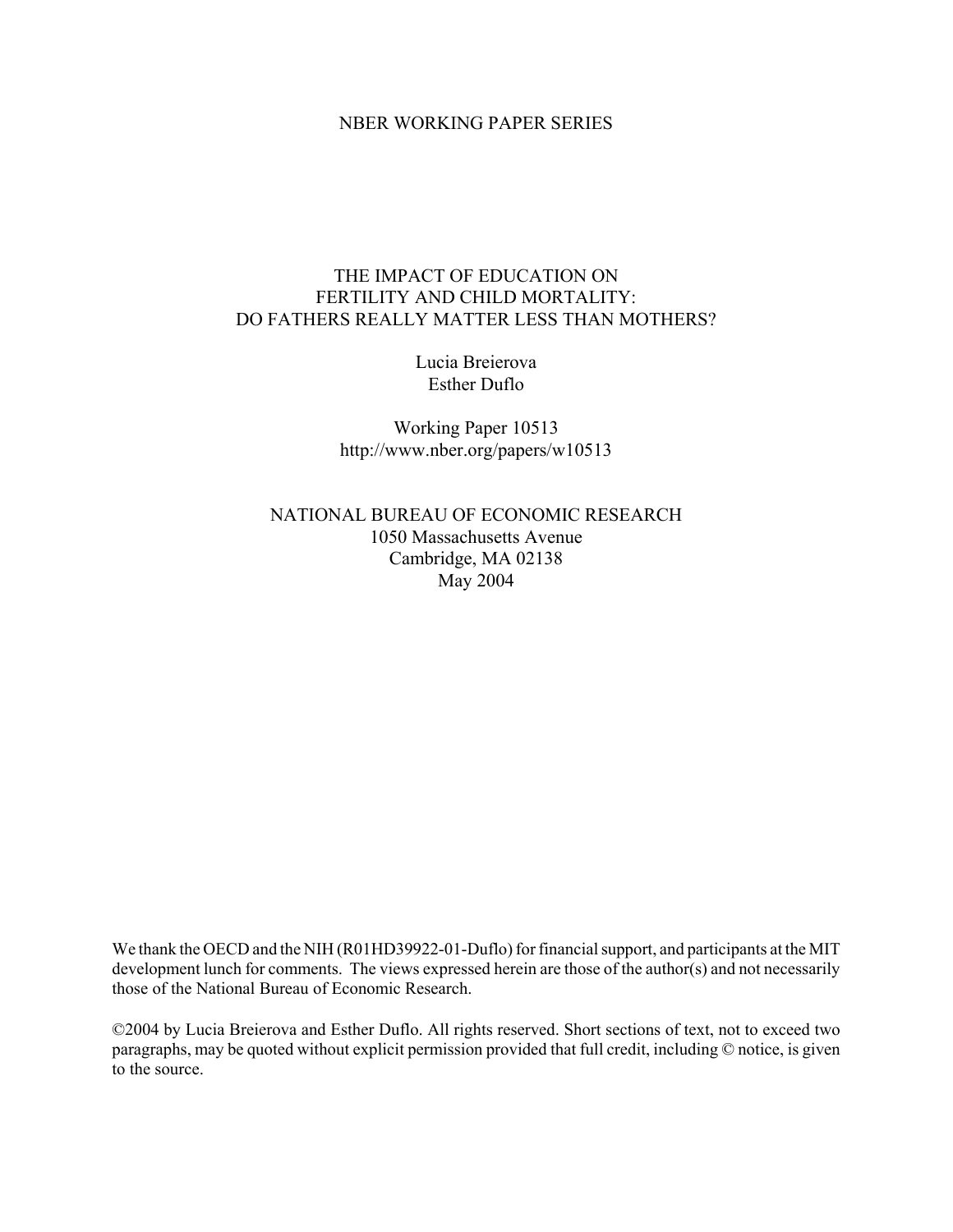The Impact of Education on Fertility and Child Mortality: Do Fathers Really Matter Less Than Mothers? Lucia Breierova and Esther Duflo NBER Working Paper No. 10513 May 2004 JEL No. I12, I22, I38, J13, J16, O12

### **ABSTRACT**

This paper takes advantage of a massive school construction program that took place in Indonesia between 1973 and 1978 to estimate the effect of education on fertility and child mortality. Time and region varying exposure to the school construction program generates instrumental variables for the average education in the household, and the difference in education between husband and wife. We show that female education is a stronger determinant of age at marriage and early fertility than male education. However, female and male education seem equally important factors in reducing child mortality. We suggest that the OLS estimate of the differential effect of women's and men's education may be biased by failure to take in to account assortative matching.

Lucia Breierova Analysis Group, Inc. 111 Huntington Avenue,  $10^{th}$  Floor Boston, MA 02199 lbreierova@analysisgroup.com

Esther Duflo Department of Economics **MIT** 50 Memorial Drive E52-252g Cambridge, MA 02142 and NBER eduflo@mit.edu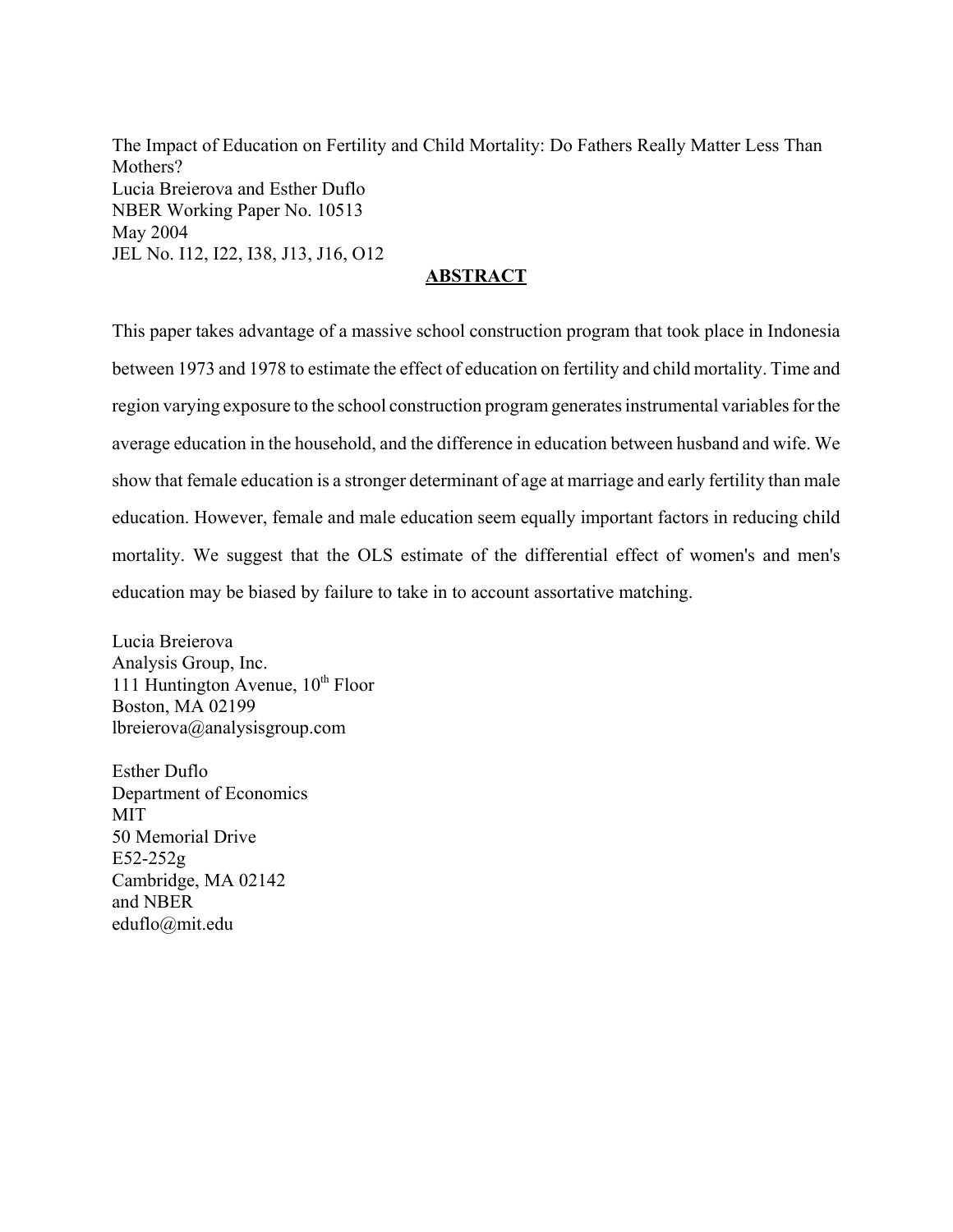# 1 Introduction

The role of male and female education on fertility and human capital formation is a central question for development economists and policy makers. Numerous studies report strong associations between parental education and child mortality or other measure of children's human capital (see Strauss and Thomas (1995) for a survey of the literature). Significant effects of maternal schooling have also been reported for a variety of inputs into child health (e.g., number and timeliness of prenatal visits, likelihood of obtaining immunizations, etc.). Several of these studies also report that female education is more strongly associated with these outcomes than male education. This evidence has been used as an argument in favor of targeting educational expenditures towards girls. However, most of these studies are based on correlation between years of education and the outcomes of interest, often after controlling for community or family background variables.<sup>1</sup> Part of the correlation between parental education and human capital may thus reflect the influence of unobserved background variables correlated with education. Further, the difference between the effects of maternal and paternal education is particularly likely to be biased upwards in absolute value, for two reasons. First, because girls are less likely to be educated, the omitted variable bias might be larger for girls than for boys (because girls' education may be determined more strongly by family background than boys' education). Second, the comparison between the coefficients of husband's and wife's education might be obscured by a correlation between the wife's education and unobserved characteristics of her husband, through the functioning of the marriage market: more educated women may be able to marry men who care more about their children.

A few studies have tried to address the omitted variable bias due to the woman's unobserved abilities by using data on the mother's siblings to control for family fixed effects (see Wolfe and Behrman (1987), and Strauss (1990)). Wolfe and Behrman use data on mother's siblings in Nicaragua to control for the characteristics of her family. They find

<sup>1</sup>When the parents'family background variables are added as controls, the estimated magnitudes tend to decline, but the association remains strong and significant (see Thomas, Strauss and Henriques (1990))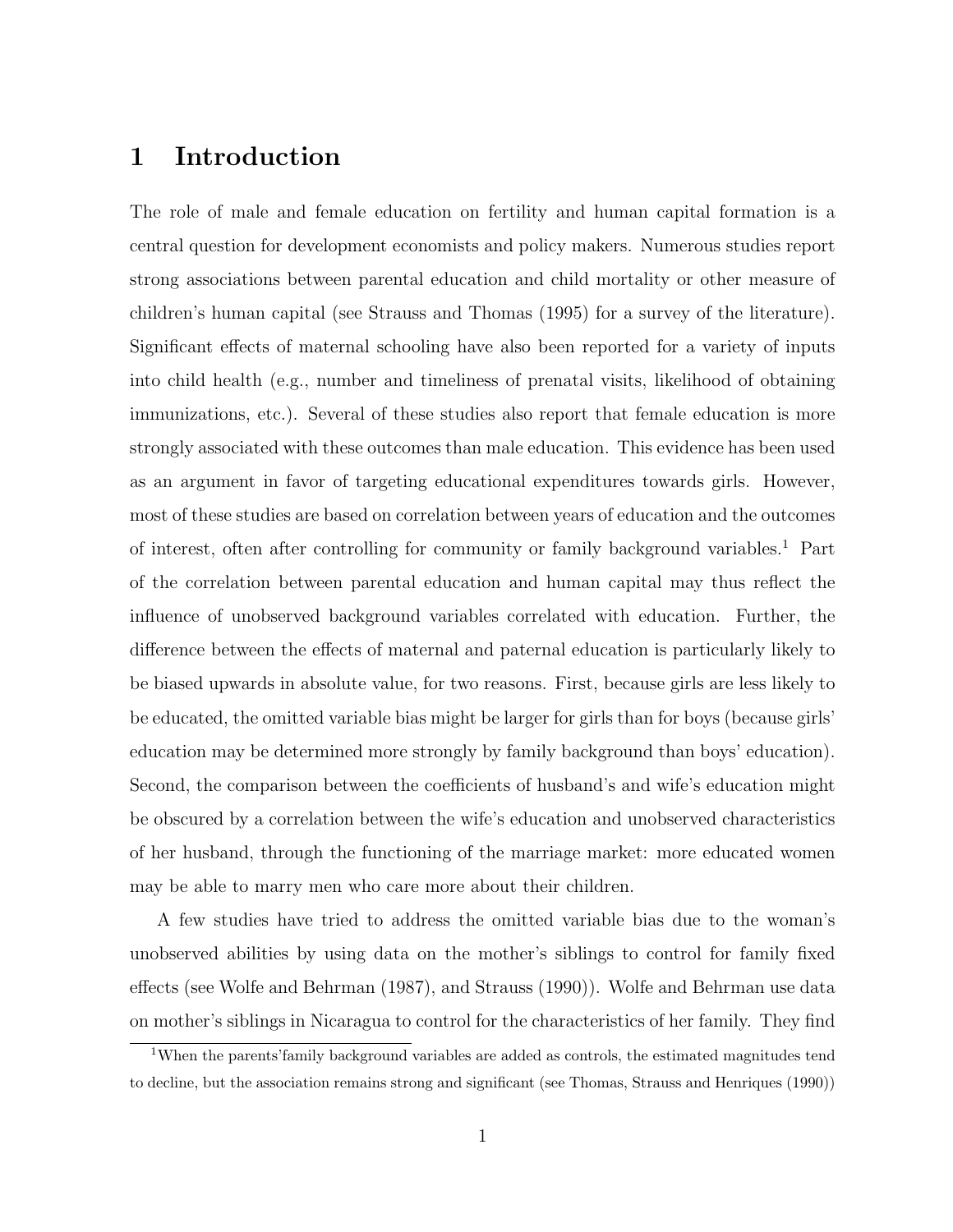that once the mother's family fixed effect is removed, the association between mother's schooling and child health disappears. Strauss uses data on extended families living together to control for household fixed effects. He finds that the correlation is attenuated once household fixed effects are controlled for.<sup>2</sup> Behrman and Rosenzweig (1999) use data on monozygotic twins to address both problems together and to investigate the impact of mother's schooling on her child's schooling in the United States. They set up a model where a child's schooling is determined by her parents' unobserved abilities and observed education, and where more educated women marry more able men. They show that in this model, under certain structural assumptions, data on monozygotic twins (with different education levels) and their children can be used to identify the effect of mother's education on child education, controlling for genetic ability and the assortative mating effect. Their results suggest that the effect of mother's education on child education is actually marginally negative. These provocative results, while they may not carry over to the effect of mother's education on child health in developing countries, suggest that it is worthwhile taking seriously the hypothesis that the difference between the effect of maternal and paternal education may be overstated.

In this paper, we take advantage of a large-scale school construction program, which took place in Indonesia in the 1970s, to construct instrumental variables estimates of the effect of average parental education and the difference between father's and mother's education on fertility and child mortality. In 1973, the Indonesian Government launched a major school construction program, the Sekolah Dasar INPRES program. Between 1973- 1974 and 1978-1979, 61,807 primary schools were constructed–an average of two schools per 1,000 children. Duflo (2001) linked the 1995 intercensal survey of Indonesia (SUPAS) with district level data on the number of INPRES schools built between 1973-1974 and 1978-1979. The exposure of an individual's to the program was determined both by her district (kabupaten) of birth and by her year of birth. After controlling for district and

<sup>2</sup>However, fixed effect methods remove a large part of the variation in the data, and exacerbate the measurement error problem, which tends to bias the coefficient downwards.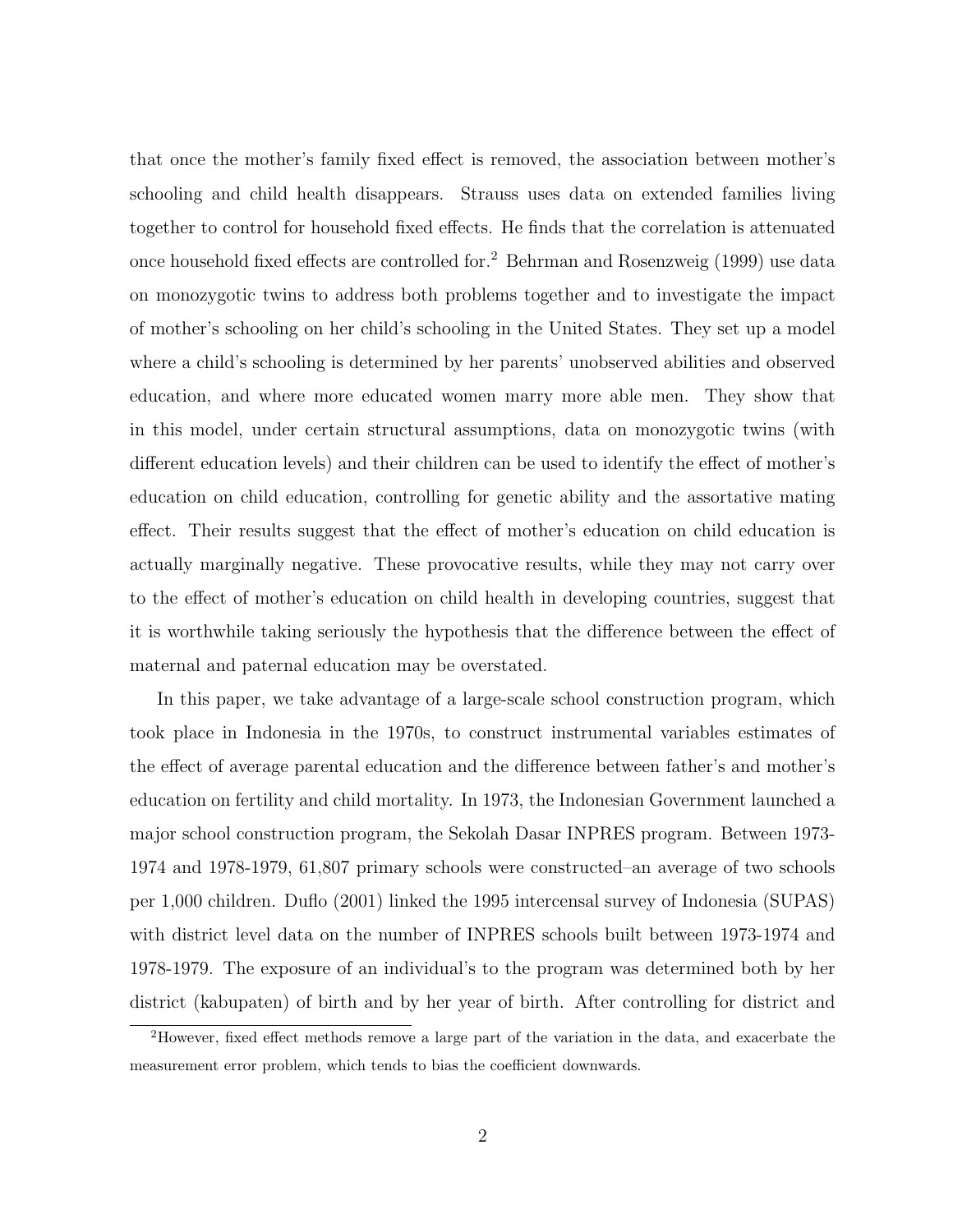year of birth fixed effects, interaction dummy variables indicating the age of the individual in 1974 and the intensity of the program in his region of birth were used as exogenous variables, and as instruments for education in the wage function. This paper uses the same data sets, and replicates the analysis for women and their husbands. The estimates suggest that each school built for 1,000 children increased years of education by 0.15 for the first cohort of women fully exposed to the program, and 0.26 for their husbands. It increased the probability that a woman graduated from primary school by 3.5% and that of her husband by 2.7%. To instrument for average education in a family, we combine the interactions of year of birth dummies and the level of program in the region of birth of each partner.<sup>3</sup> To instrument for the difference in years of education between the husband and the wife, we add a single instrument, based on the observation that, when husbands are not exposed to the program, their wives are increasingly likely to be exposed to the program as they get younger. The interaction of a dummy for whether the husband was born too early to be exposed to the program, the age difference between the husband and the wife, and the intensity of the program can thus be used as an instrument for the level of program in the region of birth (after controlling for the interaction between the husband's exposure dummy and the age difference).

The estimates suggest a strong and significant effect of education on child mortality, but no significant difference between the effects of male and female education. For fertility, the estimates suggest a very different picture, where the difference in education has a strong effect, suggesting that the wife's education is a stronger determinant of fertility decisions than husband's education.

The remainder of the paper is organized as follows. In Section 2, we describe the data, the INPRES program, an the identification strategy. In section 3, we present the results on education. In section 4, we present the mortality and fertility results. Section 5 concludes.

<sup>&</sup>lt;sup>3</sup>This supposes that we observe complete families. We explicitly deal with selection issues below.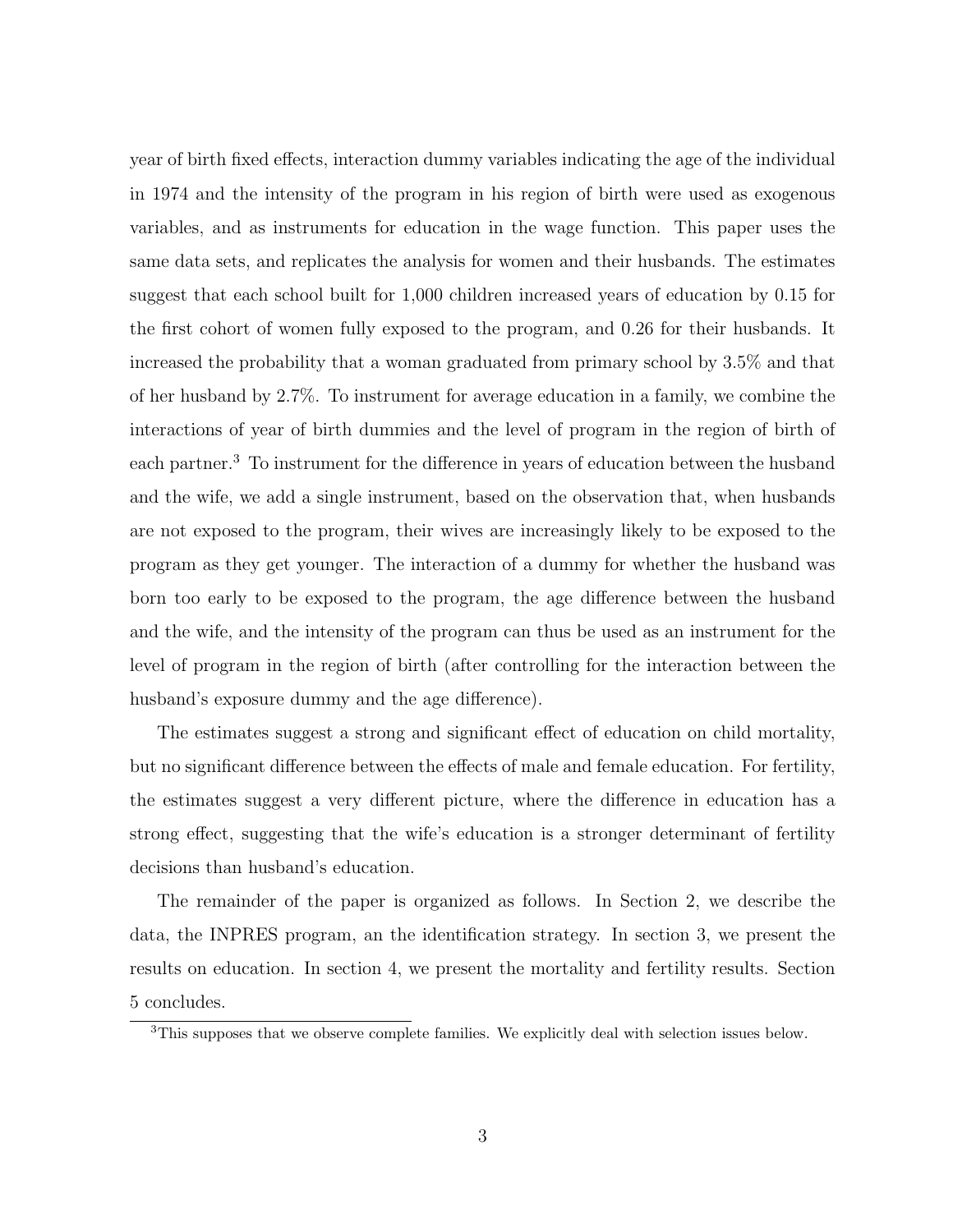# 2 Program, Data, and Identification Strategy

#### 2.1 Program and Data

The Sekolah Dasar INPRES program was one of the programs implemented by the Indonesian Government to redistribute oil revenues across Indonesian regions. It is described in more details in Duflo (2001). Starting in 1973, the Indonesian government emphasized the need for equity across provinces. Oil revenues were used to finance centrally administered development programs, the presidential instructions (INPRES). As a result of the oil boom, real expenditures on regional development more than doubled between 1973 and 1980, and the Sekolah Dasar INPRES program became very big. Between 1973-1974 and 1978-1979, 61,807 primary schools were built across the country. This represented more than one school per 500 children. Each school was built for 3 teachers, and 120 pupils. Once an INPRES school was established, the government recruited the teachers and paid their salary. An effort to train more teachers paralleled the INPRES program.

The program was designed explicitly to target children who had not previously been enrolled in school. The general allocation rule was that the number of schools constructed in each district was proportional to the number of children of primary school age not enrolled in school in 1972. There is thus a negative correlation between the number of schools per capita constructed in each region and enrollment rate in before the program.

The data used in this paper come from the 1995 intercensal survey of Indonesia (SU-PAS), matched with administrative data on the number of schools sanctioned for each district (kabupaten). It is administered to 150,000 households. The survey contains a fertility history model administered to all women over 15 present in the household. The module has questions on the date of birth of all children ever born, whether they are still alive, and their date of death if they are dead. The survey also record the date and region of birth of each member of the household, their marital status, and their relationship to the head of the household (which, in most cases, allows us to match husband wife). Table 1 present descriptive statistics on the sample. There are 148,845 women in the sample,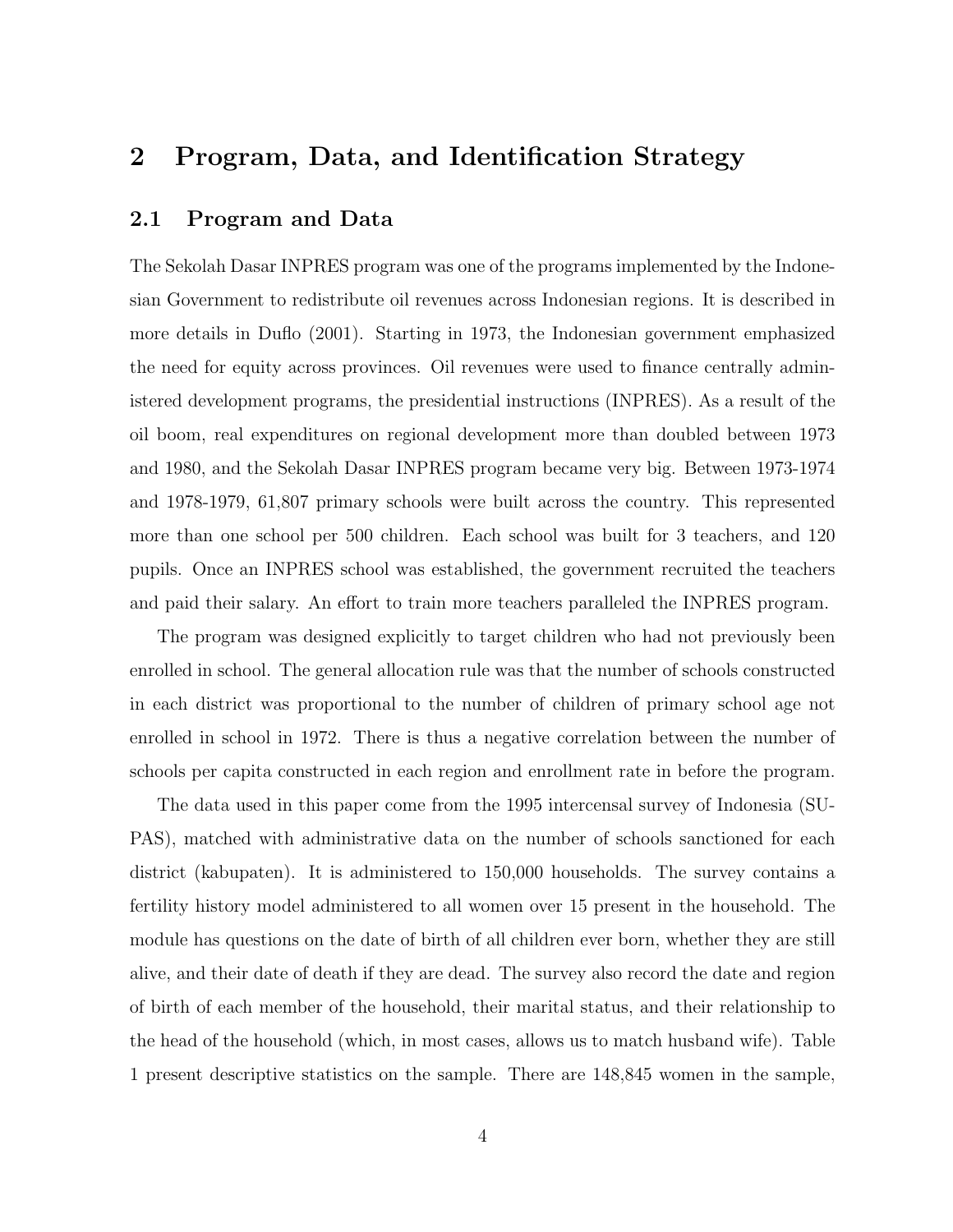aged 23 to 50 in 1995. 122,818 of them have children. The average education of women is lower than that of men (6.16 versus 7.15). The fertility is not very high by the standard of a developing country (1.37 children are born before before the woman reached age 25). Out of these children, 0.22 have died, including 0.075 before 1 month, and 0.16 before age one.

### 2.2 Identification strategy: Effect of the program on Education

The date of birth and the region of birth of an individual jointly determine her exposure to the program. Indonesian children normally attend primary school between the age of 7 and 12. A child born in 1962 or before was 12 or older in 19 74, when the first schools were constructed, and therefore would get only a minimal exposure to the program (less than 3% of children born between 1950 and 1962 were still in primary school in 1974). As we explained above, the district of birth is a second dimension of variation in the intensity of the program: children born in a region where the enrollment rates in 1972 were low are very likely to be educated in this region, and thus to be exposed to a high program intensity. Based on this observation, Duflo (2001) proposed to use the interaction between an individual's cohort and the number of school built in his region of birth to evaluate the impact of the program. For example, the difference between the education of men who were aged 2 to 6 in 1974 (exposed) and that of men who were aged 12 to 17 in 1974 (unexposed) is 0.47 in regions that got more schools, and 0.36 in regions that got less schools. The difference in these differences (0.12) can be attributed to the program, under the assumption that, in the absence of the program, the increase in years of educational attainment would not have been systematically different in low and high program regions. This assumption can be checked by running the same differences in differences between cohorts who were not exposed to the program.

We use the same strategy in this paper to estimate the effect of the program on the education of women aged 22 to 45, their husbands aged 22 to 50, and the average education in the household. We are also interested in the difference between the husband's and the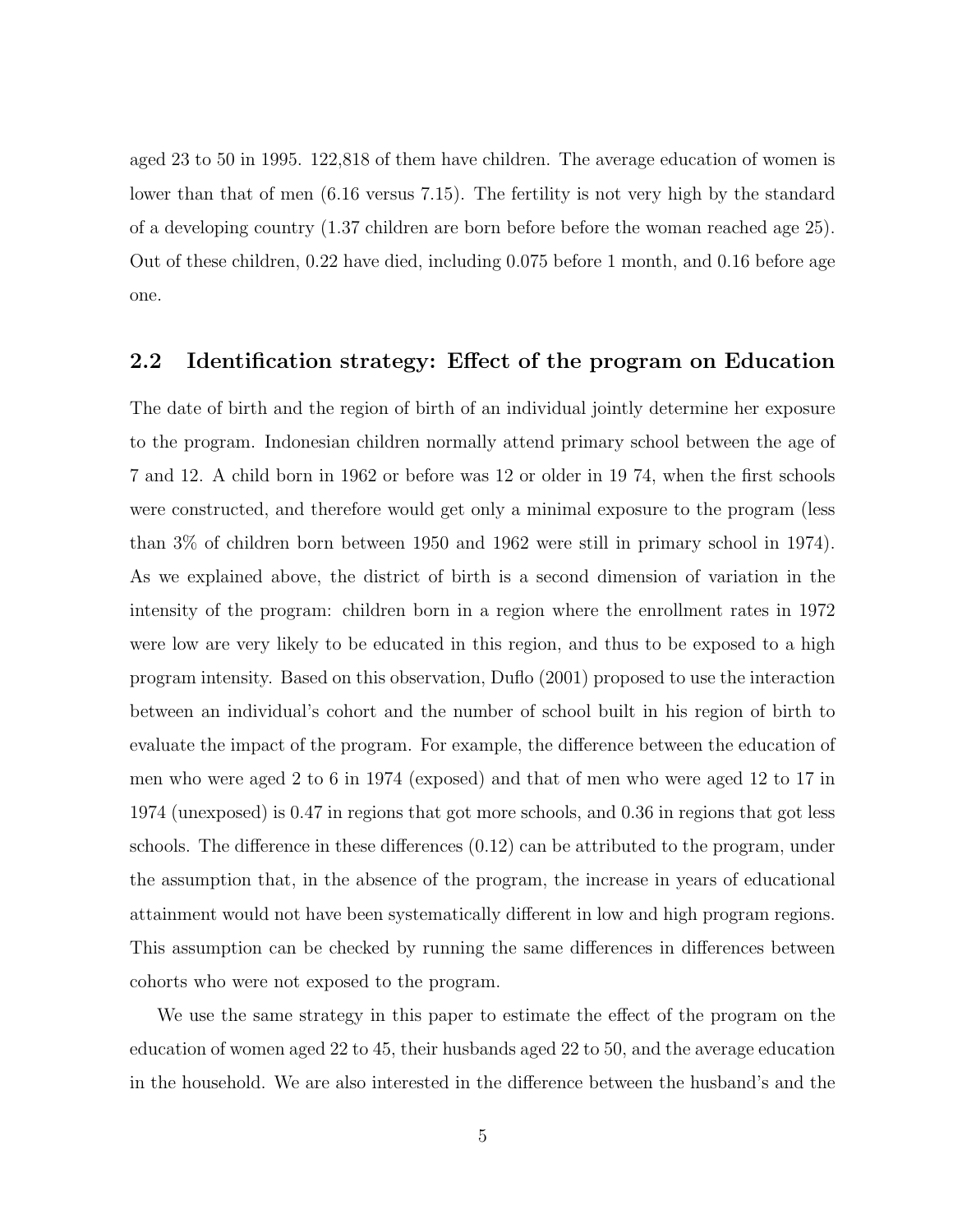wife's years of education. To identify it, we can use the interplay between the husband's age, the age difference between the husband and the wife, and the level of the program in the husband's region of birth.<sup>4</sup> If the husband was not exposed to the program (because he was more than 12 in 1974), the younger his wife, the more likely she is to have been exposed to the program. The difference between the years of education of the husband and that of the wife will thus be more strongly correlated with their age difference in regions where many schools were built. To illustrate, we present simple comparisons in table 2. Each cell presents the coefficient and the standard error of the difference between husband's and wife's education on the age difference between the husband and the wife. In the first row, we restrict the sample to husbands who were not exposed to the program. In the first column, we run the regression in "low program" regions (defined as the regions where the residual of the number of schools constructed on the number of children is positive). In the second column, we run the regression in "high program" regions. The coefficient is 0.021 and significant in low program regions (older husbands are more educated than their wives, perhaps reflecting the selection in the marriage market). However, in the high program region, the coefficient is very close to 0. The difference between these two coefficient is negative (-0.018) and significant, which is what we expected. Of course, this could be due to the fact that the marriage market functions differently in low and high program regions. When the husband is exposed to the program, however, since most wives are younger than their husband (95%), it is likely that they were both exposed. Therefore, we expect a smaller difference (or none at all) between the correlation between the difference in age and the difference in education of husband and wife. This is shown in the second row in table 2. Indeed, the coefficients of the difference in age on the difference in education are now not significantly different (the difference in the coefficients is -0.004, with a standard error of 0.0114). This suggests that the difference among exposed husbands was indeed due to the program, rather than to

<sup>4</sup>We do not explore variation in the husband and the wife's region of birth, because in a large fraction of the households (74%) husband and wife were born in the same region.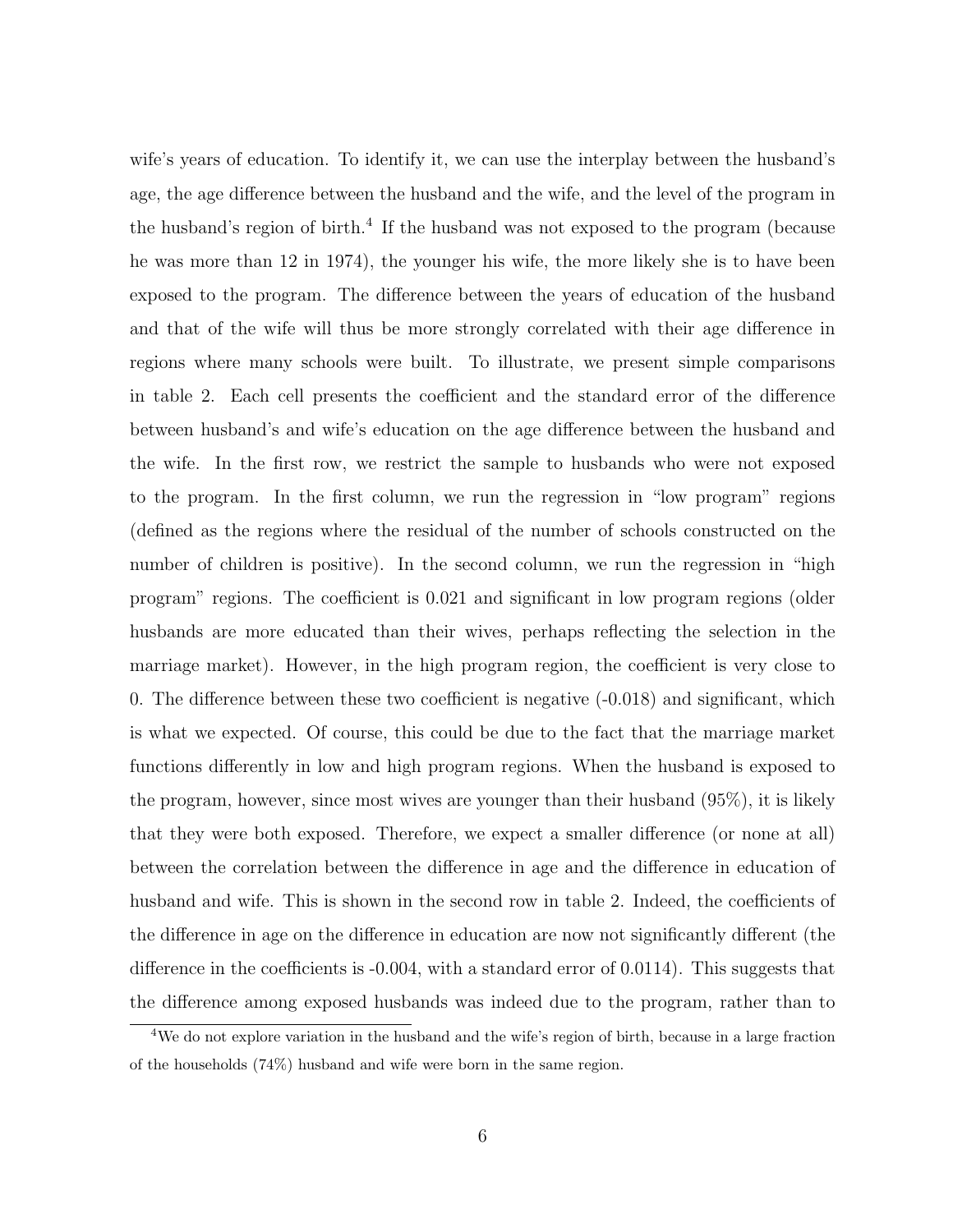some region specific effect. In section 3, we implement a more general, regression based, version of this identification strategy.

#### 2.3 Identification: Effects on Fertility and Child Mortality

We will extend this strategy to construct instruments for education in the equations that determine age at first marriage, fertility and child mortality. Under the assumption that, in the absence of the program, the pattern of fertility and child mortality across cohorts would not have been different in regions that got more schools than in regions that got fewer schools, we can compare the change in fertility or mortality across regions and over time (as we did for education). Under the assumption that the program itself did not affect anything else than the quantity of education, the interactions of time and the level of program can then be used as instruments for education for the outcomes of interest.

There are several potential problems with these assumptions. First, there may be differential time trends across regions, not due to the program. Since older women had their children at earlier dates than younger women, even though fertility and child mortality are measured in the same year, the cohort pattern reflects evolution over time. For example, the reduction in fertility or child mortality may have been faster in program regions in the absence of the program if these regions started with a higher level of fertility or child mortality. This is however likely to affect cohorts smoothly over time, rather than only the cohorts affected by the program. We will thus check whether there are differential trends among the cohorts that were not exposed to the program. In addition, for each regression, we present a specification where we add controls for enrollment rates in 1971, interacted with year of birth dummies. This should capture time-varying factors correlated with pre-program enrollment rates.<sup>5</sup> Second, the fertility and child mortality histories are not

<sup>5</sup>We will also compile a data set on the availability of family planning and health care centers across regions, to verify directly whether it is correlated with the program. It should be noted, however, that Pitt, Rosenzweig and Gibbons (1993) and Gertler and Molyneaux (1994) do not find any effect of family planning clinic on fertility, using fixed effect specifications.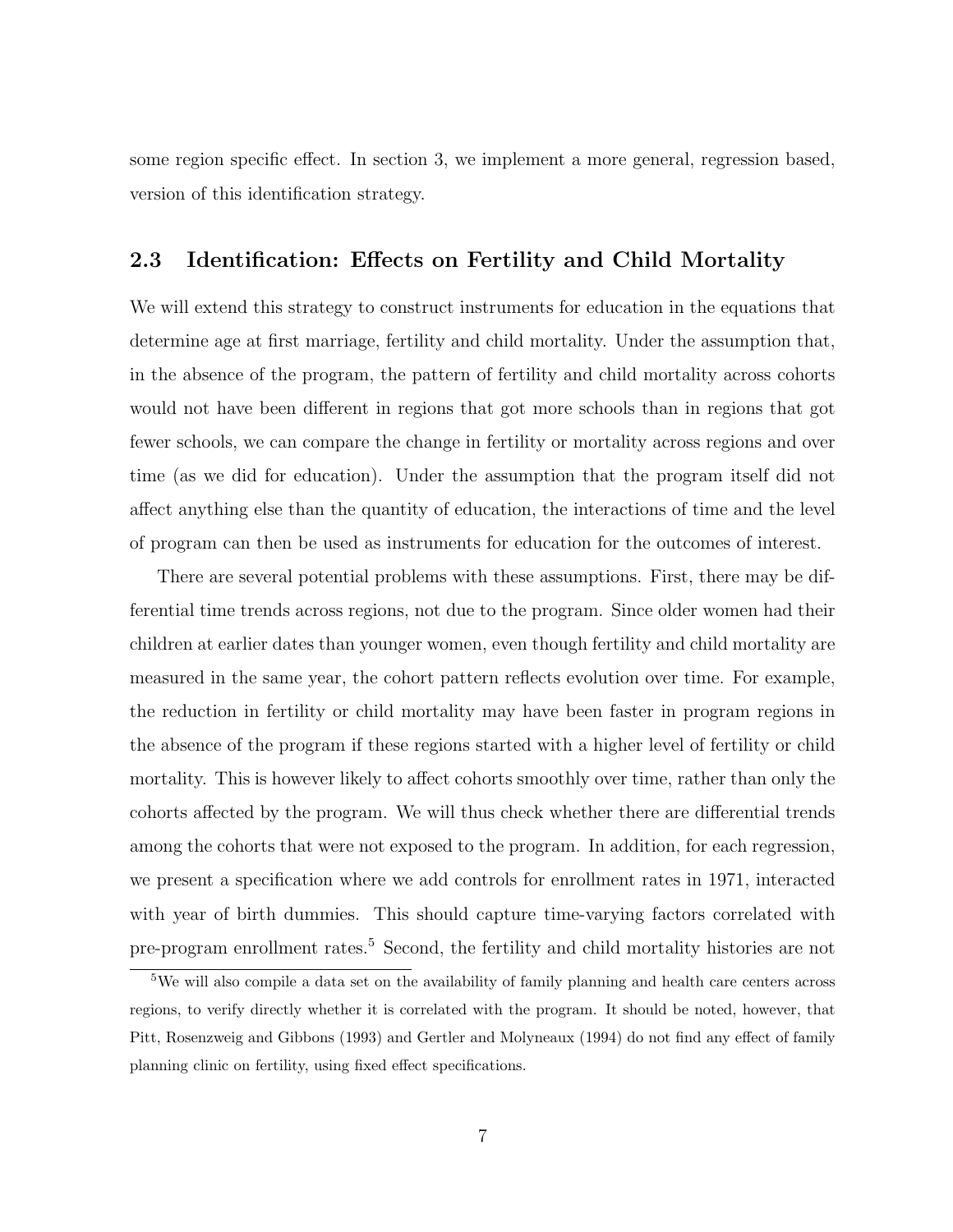measured over a period of the same length for older and younger women. Specifically, the fertility history of the younger women is censored. This may lead to a spurious difference in difference if regions where more schools were built tend to have higher fertility (or mortality). To address this, we will use as dependent variable the number of children born (or dead) before the woman reached 25 (the youngest women in the sample are 22). A final problem is potential sample selection. A woman's own education and the family average education can be calculated irrespective of the marital status of the woman, or our ability to match her with her husband. However, the difference in the education of the husband and the wife can be calculated only when we are able to match a husband and a wife. In the sample, there are 148,845 women aged 22 to 45. 17,675 of them were never married, and 8,785 are not married any more (widowed or divorced). 11,459 are married, but we were not able to match them with their husbands (we were only able to match a woman with her husband if he or she is the head of the household). Restricting the sample to women who can be matched with a husband can introduce a selection bias in our estimates, if the probability of having a husband is related to our instruments. We will show below that in fact, it does not seem to be the case. However we address this problem by running all regressions in two samples: the sample restricted to those where we were able to match a woman and a man, and a "completed" sample, where, when we do not observe a woman's husband, we impute the data on the husband. Husband's age is imputed as the mean age of actual husbands for each year of birth of the woman; program variables are imputed as the mean of these variables for the husbands in the province of birth of the woman; and husband's education is imputed as the mean education of actual husbands for each year and province of birth of the woman. In all of these regressions, we control for interactions of wife's year of birth dummies and region of birth dummies with a dummy indicating whether the husband's data was imputed.

The first two problems may affect the interpretation of the interactions between the level of the program and husband's and wife's year of birth, but probably not that of our instrument for the difference in education, the interaction between husband's exposure,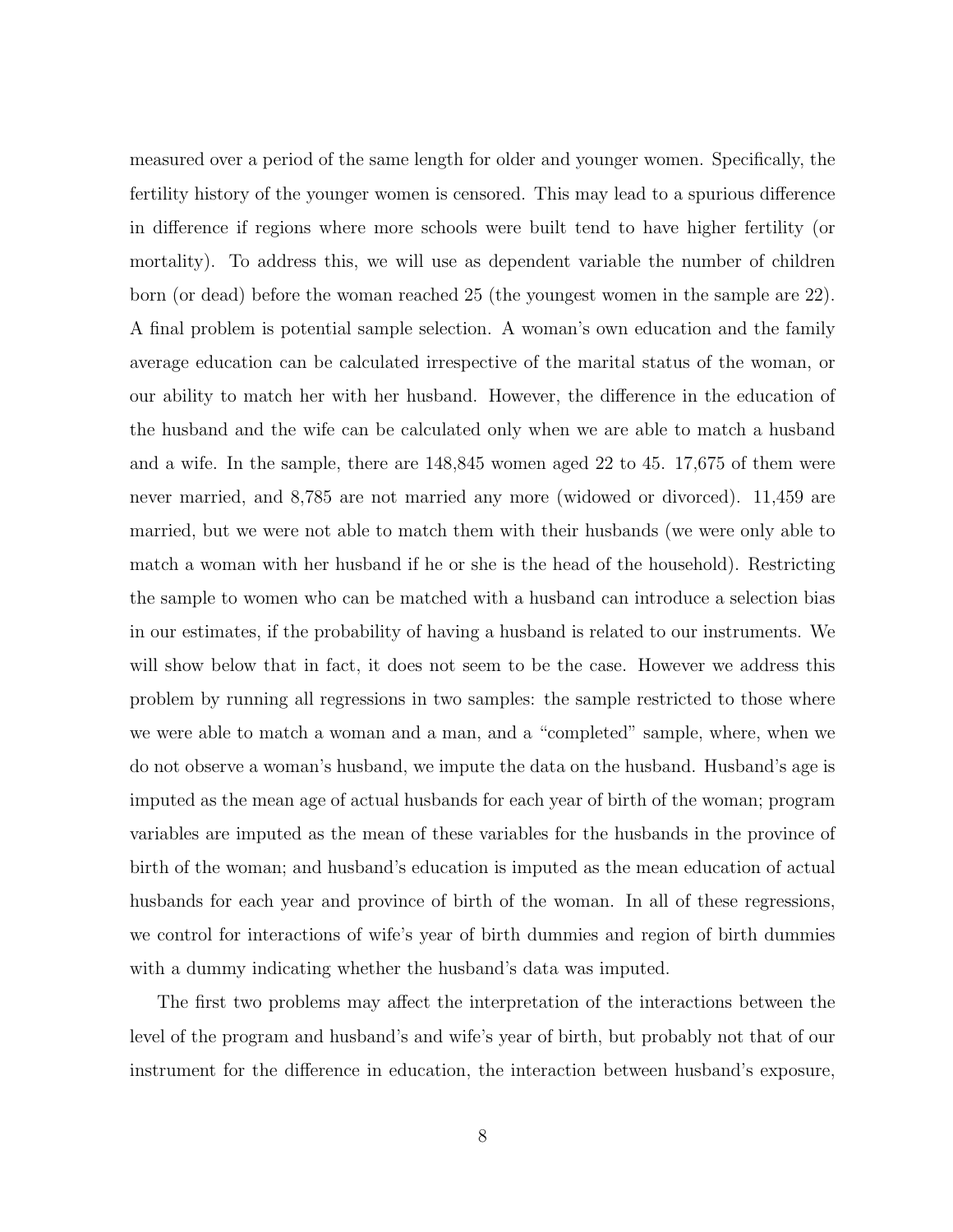difference in age between husband and wife, and the level of program. Before proceeding, it is nevertheless useful to think about the interpretation of this coefficient. Since the instruments are based on variables that the husband can observe (level of program and age difference), the interpretation given to the 2SLS coefficients of women's and men's education depends on the underlying model of the marriage market, and how it was affected by the program.

To interpret the coefficient, we can think of a very simplified model (used in Behrman and Rosenzweig (1999)) in which the child outcomes depend on the mother's education, the father's education, the mother's unobserved ability, and the father's unobserved ability. Husbands and wives are not randomly matched, but choose each other on the marriage market. The instrumental variable method identifies the effect of giving one more year of education to a random woman before her marriage on child health. Because the marriage intervenes after the woman has completed her education, the future husband can base his choice of wife on the education of the woman. This coefficient will therefore incorporate the effect of assortative mating. Specifically, it will incorporate the average unobserved quality of the men who choose to marry a woman with the education predicted by the instrument, over and above the direct impact of the husband's education, which is included in the regression (and instrumented). This is the parameter of interest for a woman who considers whether to get an education or not, since by getting an education, she will increase the survival probability of her children, not only through her own capabilities, but also through the effects of the marriage market. However, as pointed out by Behrman and Rosenzweig (1999), this is not the parameter of interest if the government is considering raising the average education of all women. In this case, since all the women are more educated, the entire distribution is shifted and the husband each of them chooses is the same as if none of them had received an education. The relevant parameter for policy decisions in this case is the causal effect of the women's education on child health, keeping her husband's characteristics fixed. In the presence of assortative mating, our instrumental variables estimates are upper bounds (in absolute value) for the effect of the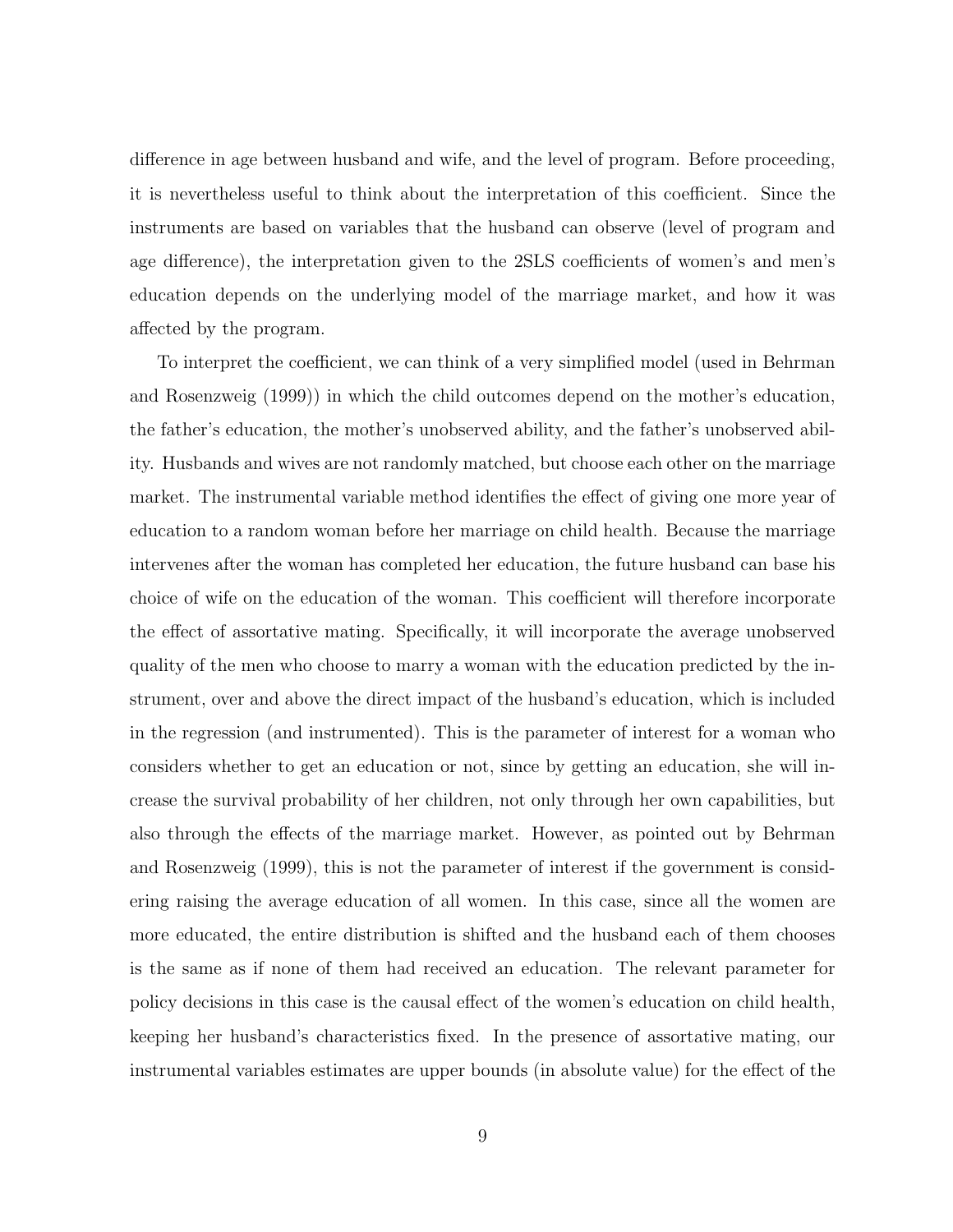difference in education between husband and wife.

# 3 Effects on Education and Differences in Education

#### 3.1 Reduced form evidence: Effect of the program on education

The identification strategy discussed above can be implemented in a simple regression framework. As in Duflo (2001), we run the following specification, separately for women and their husbands.

$$
S_{ijk} = c_1 + \alpha_{1j} + \beta_{1k} + \sum_{l=2}^{23} (P_j * d_{il}) \gamma_{1l} + \sum_{l=2}^{23} (\mathbf{C_j} * d_{il}) \delta_{11} + \epsilon_{ijk}, \tag{1}
$$

where  $d_{il}$  is a dummy that indicates whether individual i is age l in 1974 (a year-of-birth dummy). In these unrestricted estimates, we measure the time dimension of exposure to the program with 22 (27 for the husbands) year of birth dummies. Individuals aged 24 (29 for the husbands) in 1974 form the control group, and this dummy is omitted from the regression. Each coefficient  $\gamma_{1l}$  can be interpreted as an estimate of the impact of the program on a given cohort.

In the estimation of this equation, as well as in the rest of the paper, we do two adjustment to the standard errors. First, we aggregate the data to cells grouping households by husband's year and region of birth, and wife's year and region of birth. The regressions are then weighted by the sum of the weights in each cell. This takes care of the correlation between households with the same characteristics. Second, we correct the standard errors in these aggregate regressions for auto-correlation of an arbitrary form between observations in the wife's region of birth (as suggested in Bertrand, Duflo and Mullainathan (2001).<sup>6</sup>

<sup>&</sup>lt;sup>6</sup>In practice, we use the stata "cluster" command, at the level of the wifes' region of birth". The standard errors are thus larger than those reported in Duflo (2001), which was not implementing this correction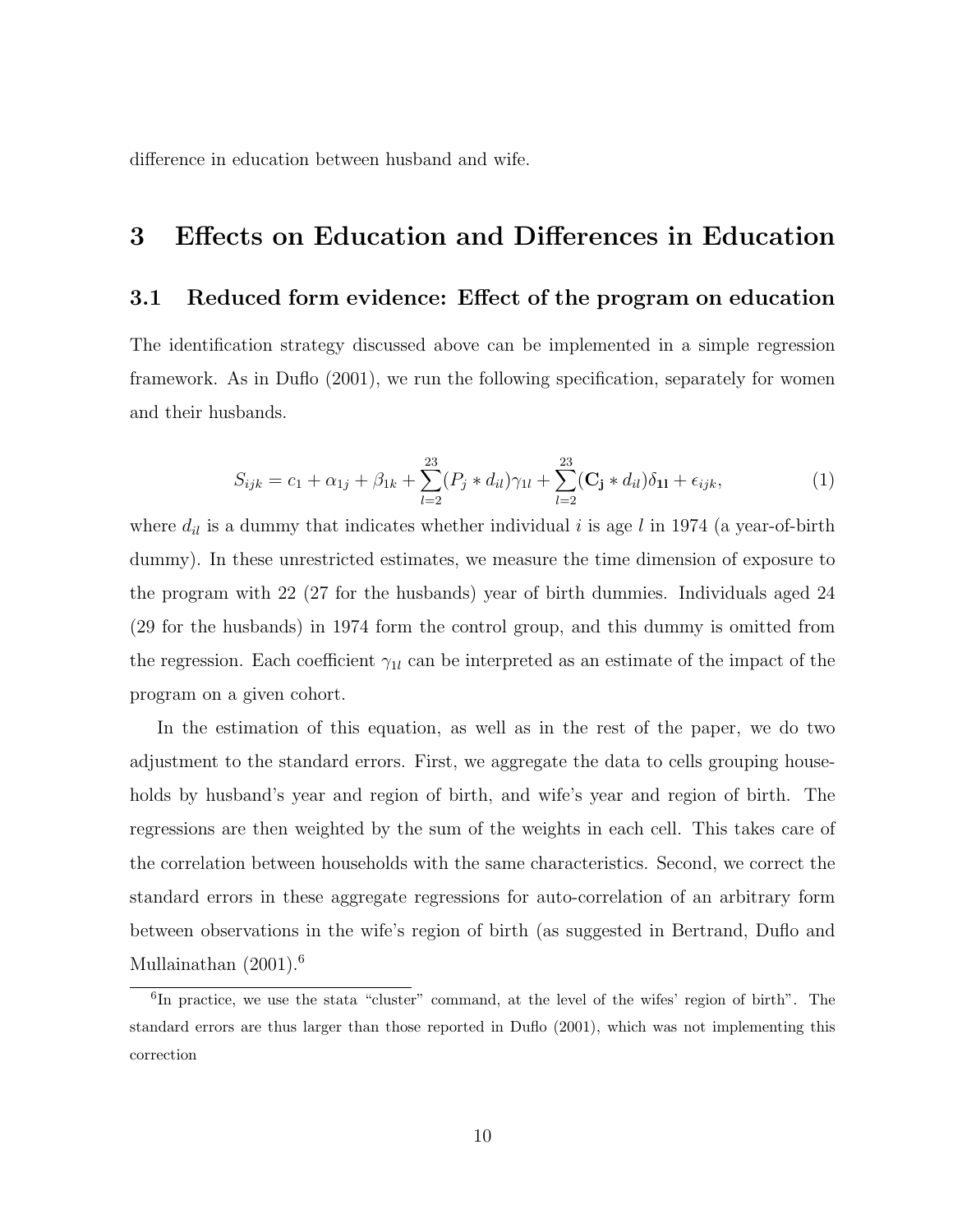There is a testable restriction on the pattern of the coefficients  $\gamma_{1l}$ . Because children aged 13 and older in 1974 did not benefit from the program, the coefficients  $\gamma_{1l}$  should be 0 for  $l > 12$  and start increasing for l smaller than some threshold (the oldest age at which an individual could have been exposed to the program and still benefit from it).

In figure 1, we show the coefficients  $\gamma_{1l}$  for women (in solid lines) and men (in dotted lines). Each dot on a line is the coefficient of the interaction between a dummy for being a given age in 1974 and the number of schools constructed per 1,000 children in the region of birth. For women and men, these coefficients fluctuate around 0 until age 12 and start increasing after age 12. As expected, the program had no effect on the education of cohorts not exposed to it, and it had a positive effect on the education of younger cohorts. The coefficients are jointly significant for age 2 to 12 in both equations (The F.statistic for the interaction between age 2 to 12 in 1974 and the program are respectively 2.89 and 2.26, for males and females), and insignificant for age 13 and older.

Next, we run a similar specification that combines the husband's exposure to the program to the wife's exposure to the program to explain the average level of education in the household. Namely, we run the following specification, in the complete sample (with imputed husbands).<sup>7</sup>

$$
\overline{S}_{irqkl} = c_1 + \alpha_{1r}^h + \alpha_{1q}^w + \beta_{1k}^h + \beta_{1l}^w + \sum_{\tau=2}^{28} (P_r * d_{i\tau}^h) \gamma_{1\tau}^h + \sum_{\tau=2}^{23} (P_q * d_{i\tau}^w) \gamma_{1\tau}^w + X_{irqkl} \delta + \epsilon_{ijk}, \quad (2)
$$

where  $S_{irqkl}$  is the average education of household i, in which the husband and the wife were born in regions r and q, respectively, and in years k and l, respectively.  $P_r$  is the level of program in the husband's region of birth,  $P_q$  is the level of program in the wife's region of birth,  $d_{i\tau}^h$  (resp.  $d_{i\tau}^w$ ) is a dummy equal to 1 if the husband (resp. the wife) is  $\tau$  years old in 1974.  $X_{irqkl}$  is a vector of control variables, the enrollment rate in each partner's region of birth, interacted with their year of birth dummies, and interaction of a dummy indicating whether the husband's data is imputed and year of birth of the wife

<sup>7</sup>The results in the sample where both woman and husband are observed are almost identical.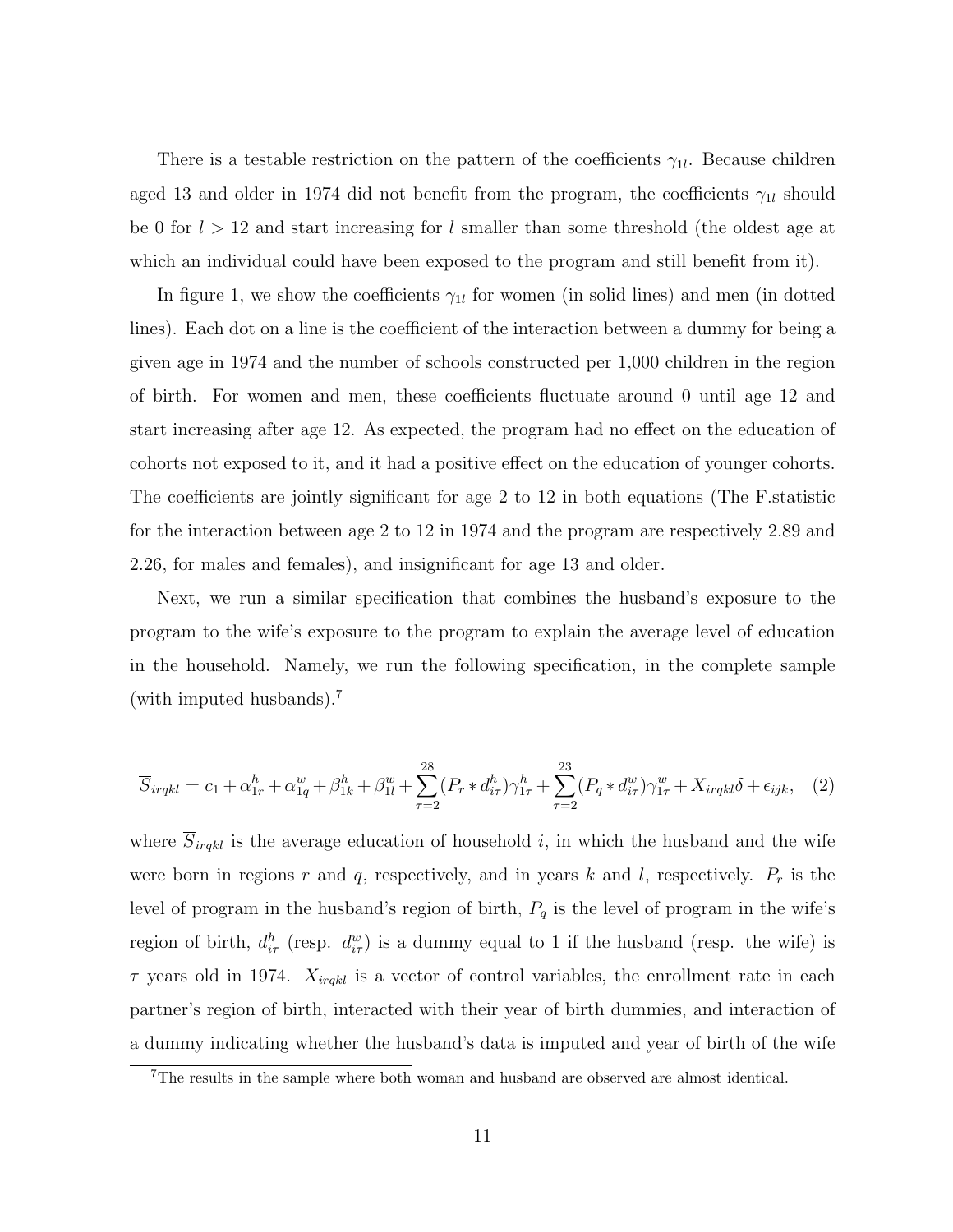dummies on the one hand and region of birth of the wife dummies on the other hand. The interpretation of these coefficients is the same as above: They should be more or less constant till age 12, and then start increasing. The results are presented in figure 2. The pattern is very striking: the coefficients of the husband and the wife are almost on top of each other, and have the same pattern as they have as in the individual regressions. Both husband's and wife's education have contributed to the increase in average education. This regression supports the identification assumption for the education equation: the interactions are jointly significant after age 12 for both genders (the F statistics are 1.82 for men, 1.76 for women, and 2.25 jointly for both genders), and jointly insignificant before age 12 (the F statistic is 1.46 jointly for both genders).

# 3.2 First Stage Results: Effect of the Program on Education and Differences in Education

We now impose that the program had no effect on the generations that were not exposed to it. To obtain the impact of the program on average education, we run the following specification:

$$
\overline{S}_{irqkl} = c_1 + \alpha_{1r}^h + \alpha_{1q}^w + \beta_{1k}^h + \beta_{1l}^w + \sum_{\tau=1}^{12} (P_r * d_{i\tau}^h) \gamma_{1\tau}^h + \sum_{\tau=1}^{12} (P_q * d_{i\tau}^w) \gamma_{1\tau}^w + X_{irqkl} \delta + \epsilon_{ijk}, \quad (3)
$$

where the notation is the same as above.

The results are presented in table 3, columns 1 and 2. The coefficients for both men and women have the expected pattern: they are positive and increasing, and jointly significant (with a F statistics of 2.25) . The significance of the men's instrument is not very high (the F statistics is 1.38 without controls), lower than that of women's instrument.

One of our concerns in this paper is to estimate the impact of the difference in education between the husband and the wife. As we described above, the interaction between a dummy indicating whether the husband was exposed to the program, the age difference of the husband, and the level of program in the region of birth, is likely to predict the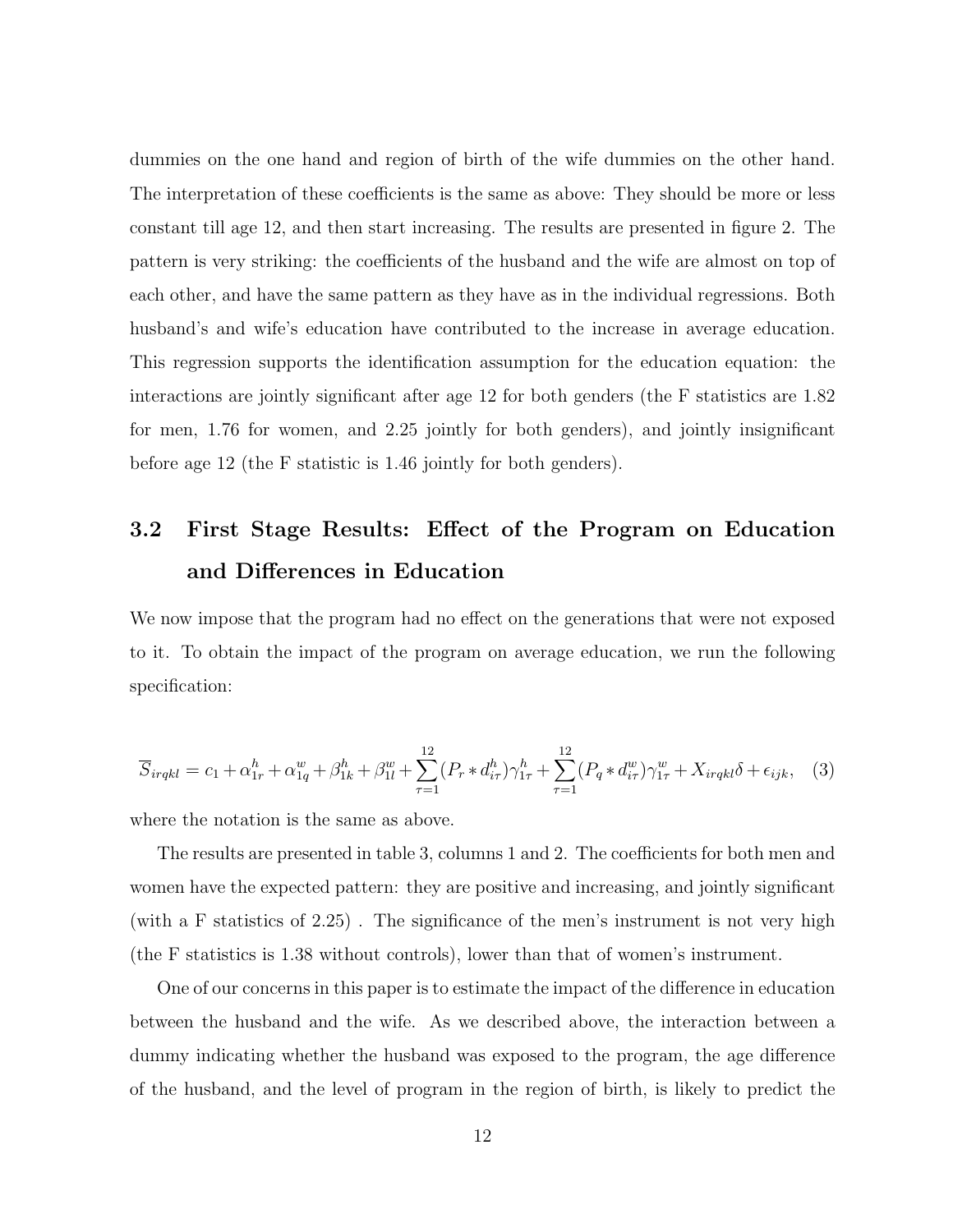difference in education (but not the average level of education). This leads to the following first stage specification:

$$
\overline{DS}_{irqkl} = c_1 + \alpha_{1r}^h + \alpha_{1q}^w + \beta_{1k}^h + \beta_{1l}^w + \sum_{\tau=1}^{12} (P_r * d_{i\tau}^h) \gamma_{1\tau}^h + \sum_{\tau=1}^{12} (P_q * d_{i\tau}^w) \gamma_{1\tau}^w + P_r * T_k * (l - k) * \lambda_1 + P_r * (1 - T_k) * (l - k) * \lambda_2 + X_{irqkl} \delta + \epsilon_{ijk},
$$

In addition from the control variable previously mentioned  $X_{irqkl}$  now includes the variables  $T_k * (l - k)$  and  $(1 - T_k) * (l - k)$ , The coefficients of interest in this regression is  $\lambda_2$ , which should be negative and significant. Testing whether  $\lambda_1$  is zero provides a useful specification check. The same specification, with the average education as the dependent variable, will be the first stage for average education in the specification where we instrument both for average education and the difference. In this case, we expect the coefficients of both interactions to be insignificant.

Columns 3 to 6 present the first stage results for average education and difference in education. As expected, the coefficients of the interactions are both insignificant in the first stage regression for average education. The precious conclusions are otherwise unchanged, and the instrument set is jointly significant. In the regression for the difference in education, however,  $\lambda_2$  is negative and significant (with a t. statistic of -3.00), while  $\lambda_1$  is insignificant. Therefore, this instrument seems indeed to be capturing the effect of interest. The F statistic of the joint set of instrument is  $1.86$  (p=0.0096).

# 4 Results: fertility and child mortality

### 4.1 Reduced form results

In table 4, we present F. statistics of regressions analogous to equation 2, for four outcomes  $y_{irqkl}$ : total number of children, number of children by age 25, total number of children who ever died, number of children who died before the woman reached age 25.

$$
y_{irqkl} = c_1 + \alpha_{2r}^h + \alpha_{2q}^w + \beta_{2k}^h + \beta_{2l}^w + \sum_{\tau=2}^{23} (P_r * d_{i\tau}^h) \gamma_{2\tau}^h + \sum_{\tau=2}^{23} (P_q * d_{i\tau}^w) \gamma_{2\tau}^w + X_{irqkl} \delta + \epsilon_{ijk}, \quad (4)
$$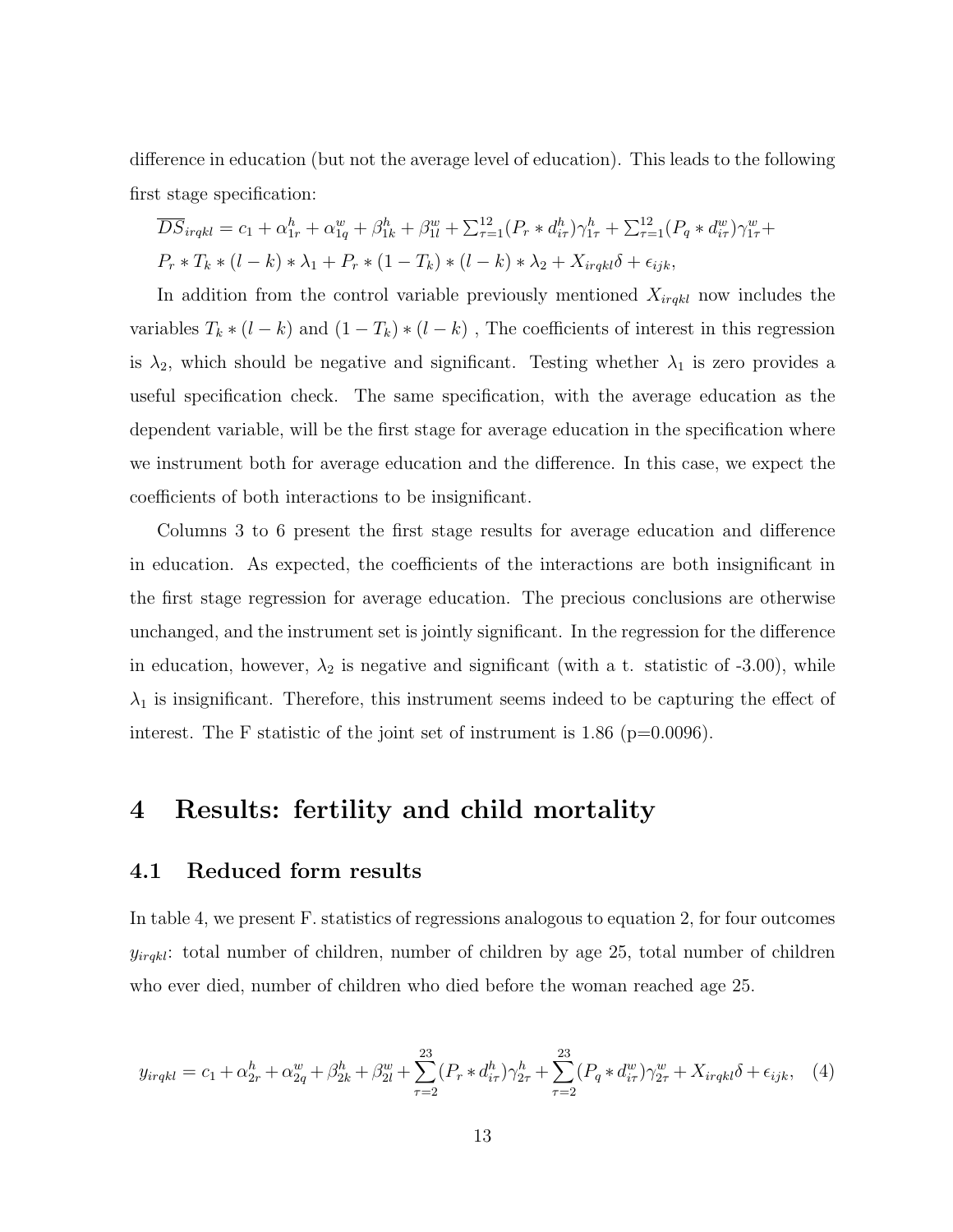We present the F statistic for testing whether the set of  $\gamma_{2\tau}^i$  are jointly significant for  $\tau > 12$  and for  $\tau$  less or equal to 12, for  $i = h$  and w.

In the regressions on the total number of children, none of the F. statistics is significant: there is no indication that the program was associated with a reduction in the number of children or the number of children born before the woman turned 25.

The picture is different for the mortality regressions. Here, the F statistic are all jointly insignificant for the pre-program variables, but the woman's interactions are significant after the program, and the set of interaction is jointly significant at the 10% level.

Thus, these results suggest that overall the program may have been effective in reducing mortality, but not fertility. The fact that none of the pre-program interactions are jointly significant is reassuring: it suggests that the effect on mortality is not due to omitted region-specific trends correlated with the program (unless they changed for this specific cohort of woman).

#### 4.2 Restricted reduced forms

In table 5, we present restricted reduced form using specifications analogous to the first stage for education, with the instrument for the difference (table A) and without it (table 5B). In table 5A, in the regressions using the total number of children born (or the number of children born before the woman turned 25), neither the woman's instrument, nor the man's instrument, are jointly significant. The pattern for the mortality variables (total number of children that died or total number of children that died before the woman turned 25) is more similar to the pattern we had for average education: the wife's instruments are jointly significant, while the husband's instrument are not. Jointly, the instruments are significant at the 5% level in all the regressions with control for enrollment rates.

In table 5B, we introduce the variable indicating the difference in exposure to the program by men and women. Interestingly, a different pattern appears in the fertility and the mortality regressions. In the fertility regression, the interaction between the husband's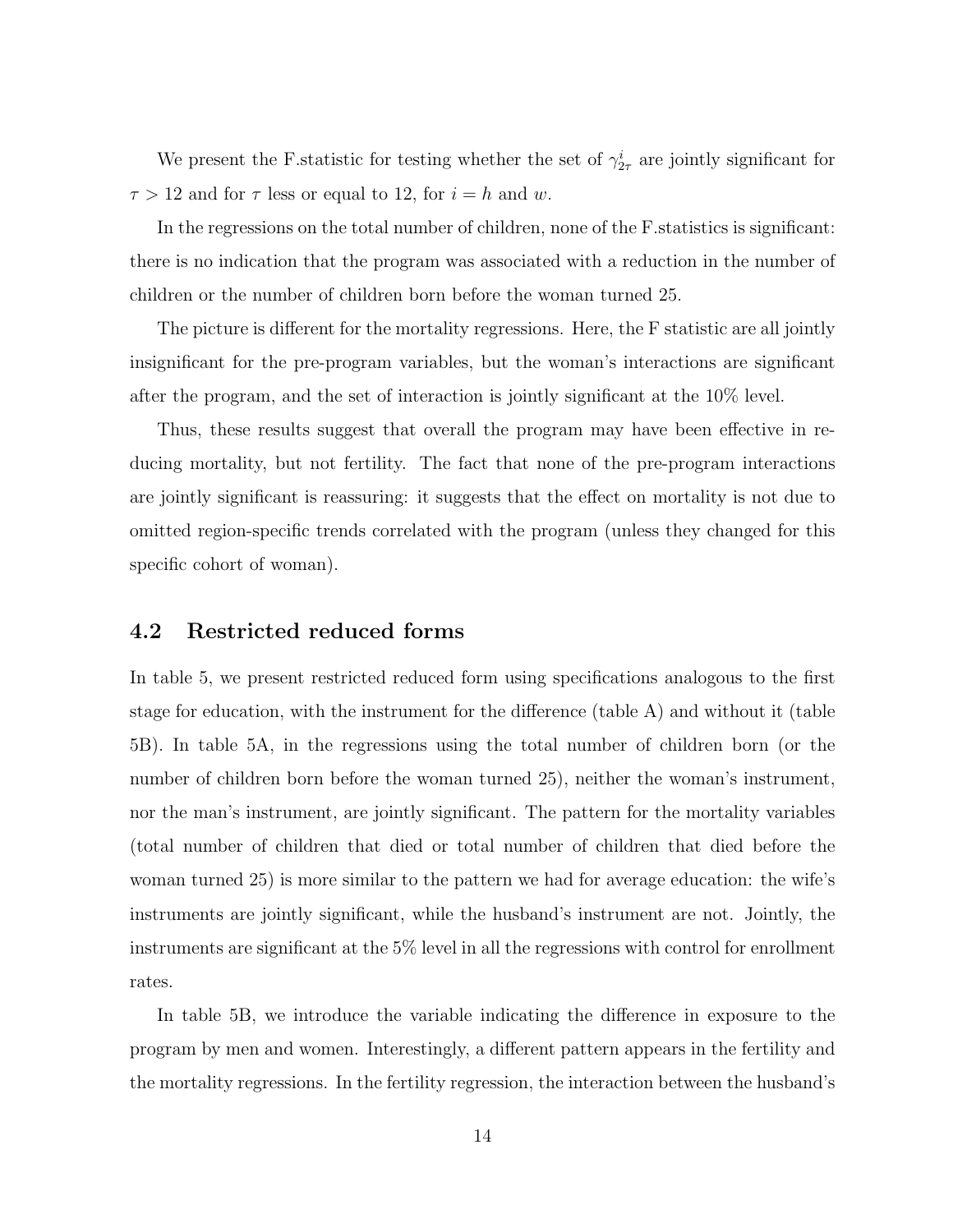age, the age difference between husband and wife and the level of program in the region of birth is significant: in particular, when the husband is not affected by the program, the interaction between the age difference and the level of the program is negative, and significant at the 10% level. This parallels the negative coefficient we found in the equation for the difference in education. This suggests that the program, by reducing the difference in education between husband and wife, may also have decreased fertility. In the child mortality equations, however, there is no similar effect of the difference in exposure to the program.

#### 4.3 Instrumental variable estimates

Tables 6 and 7 present the OLS and Instrumental variables estimates of the effect of average education and difference in education on a larger number of outcomes related to fertility or child mortality.

$$
y_{irqkl} = c_1 + \alpha_{2r}^h + \alpha_{2q}^w + \beta_{2k}^h + \beta_{2l}^w + \mu_1 \overline{S}_{irqkl} + X_{irqkl} \delta + \epsilon_{ijk},
$$
\n
$$
\tag{5}
$$

and

$$
y_{irqkl} = c_1 + \alpha_{2r}^h + \alpha_{2q}^w + \beta_{2k}^h + \beta_{2l}^w + \mu_2 \overline{S}_{irqkl} + \mu_3 DS_{irqkl} + X_{irqkl} \delta + \epsilon_{ijk},
$$
 (6)

The excluded instruments for equation 5 are the set of interaction between age in 1974 and intensity of the program in the region of birth (for both husband and wife). In equation 6, we add to this set the interaction between husband's exposure to the program, age difference between husband and wife, and level of the program in the region of birth (we control for the age difference interacted with the husband's exposure to the program).

In tables 6 and 7, the first two columns present the OLS estimates (of the average education in the household in the first column, the average and the difference in the second column). Columns 3 to 6 present the IV results, with or without controls for initial enrollment.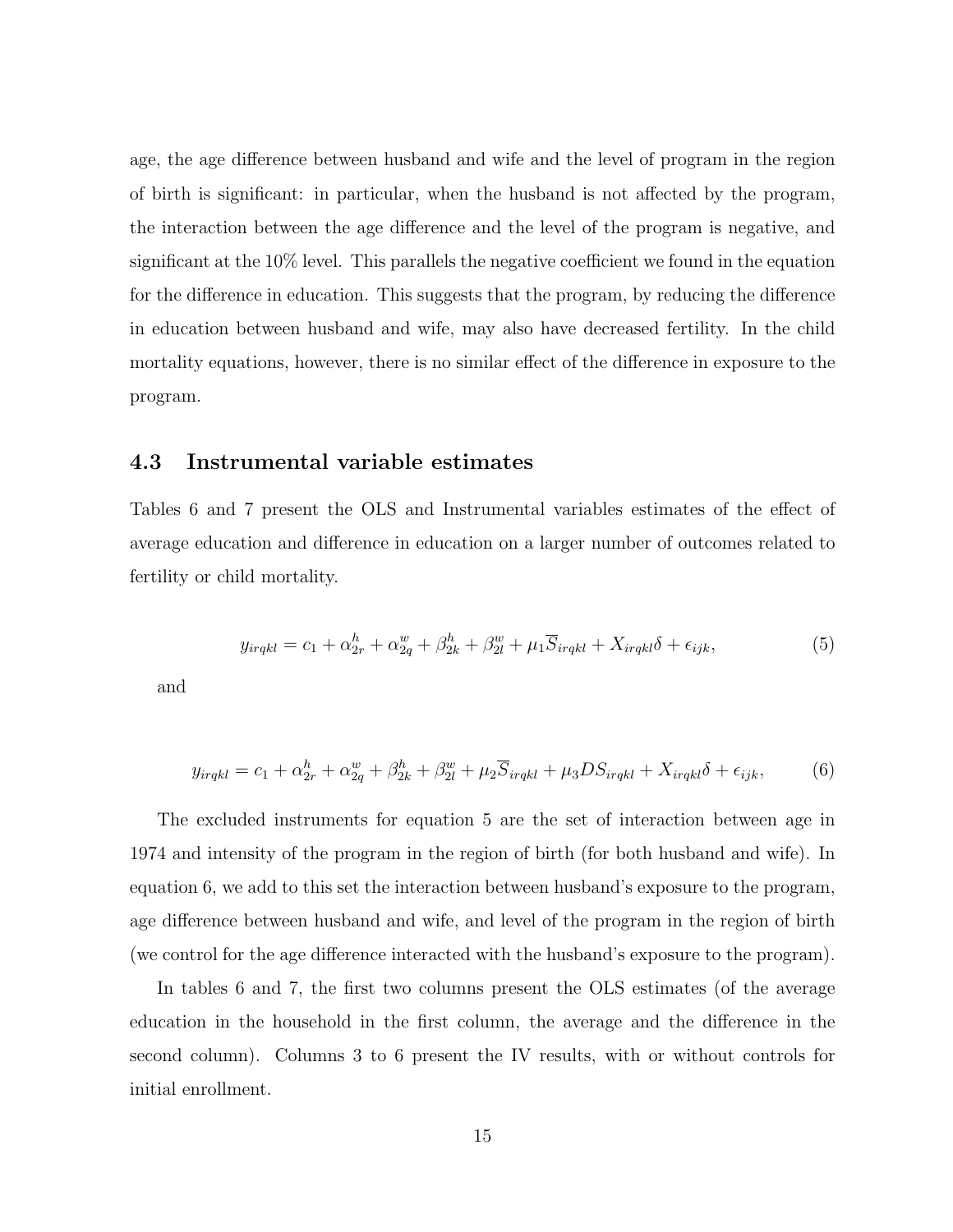OLS and 2SLS deliver similar results for the age at marriage and the probability that the woman is currently married. Age at marriage is significantly associated with education (the 2SLS estimate is 0.38 for the average education in the household, suggesting that each year of education is associated with an increase of 0.38 in the age at marriage), and women's education matters more than men's education (conditioning on the average education, a greater difference in education between husband and wife reduces marriage age). Education does not seem to be correlated with current marriage status.<sup>8</sup>.

The 2SLS results on the number of children ever born are somewhat noisy: the point estimate of the effect of average education on the number of children ever born is similar to the OLS (-0.09), but is not significantly different from 0. The 2SLS estimate effect of the difference in education is almost as large (in the opposite sense), but not significant either. The results of the number of children born before the woman turned 15 and 25 are more interesting. In the case of the woman born before age 15, both average education and the difference in education matter, suggesting once again that women's education has a larger impact on early pregnancy than men's education. In the case of the number of children born before the woman turned 25, the average education does not seem to matter, but the difference in education does matter. In other words, when the education of the man increases relative to that of his wife, the number of children in the household is predicted to increase.

In table 7 we present the child mortality results. We obtain very similar results for total number of child who died, mortality before one month, mortality before one year and mortality before 5 years. Average education in the household has the effect of reducing child mortality, and there is no significant effect of the difference between husband's and wife's education. When we restrict the sample to death occuring before the woman was age 25, we find negative estimates as well, although they are less significant.

<sup>&</sup>lt;sup>8</sup>This shows that our instruments are not correlated with the probability to be selected in the sample of "complete" couples, and thus that results are not very likely to be biased by sample selection.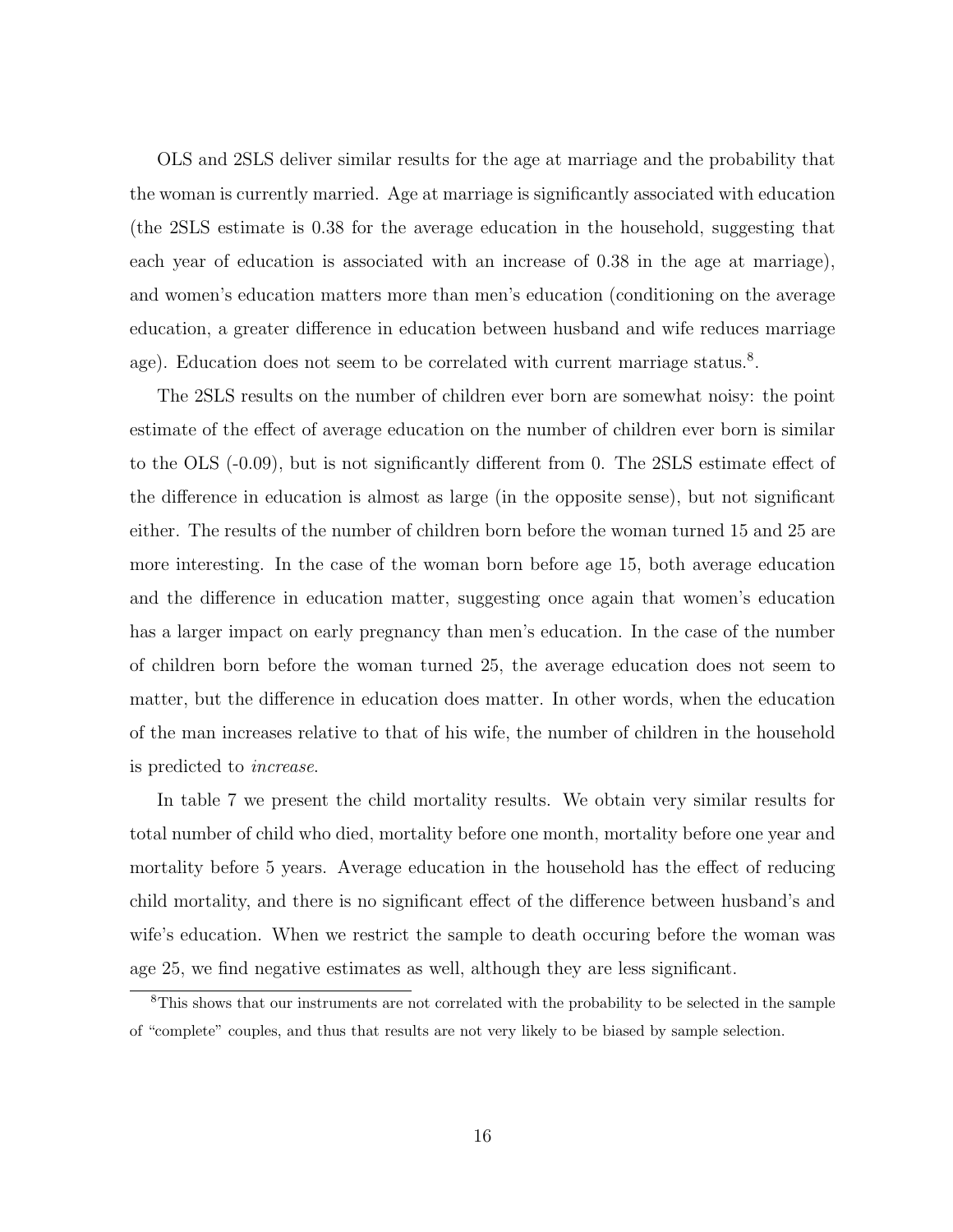# 5 Conclusion

The INPRES program led a to large increase in the education of women as well as men. This increase resulted, not only in higher incomes, but also in lower age at marriage, lower number of very early births, and lower child mortality. Thus, the estimates reported in this paper confirm the findings of the earlier literature, that parental education has a strong causal effect on the reduction of child mortality.

The results on the difference between the effect of male and female education are more nuanced. Female education seems indeed to matter more than male education in determining age at marriage and number of children born before the woman reaches 15 or 25. On the other hands, these estimates do not confirm the intuition derived from OLS specifications (including the OLS specification in this paper) that female education has a stronger causal impact on child mortality than male education. The 2SLS estimates of the differences in education between male and female are never significant. Note that in the presence of assortative matching, the 2SLS remain lower bounds of the effect of the difference between male and female education (to the extent that "good husbands" may prefer wife with higher education, as predicted by the instruments).

In extension to this work, we will present direct evidence of assortative matching. First, each partner's education has a causal effect on his or her partner education. Second, the OLS estimate show a positive effect of the education of the wife on her husband's wage, which disappear after instrumenting.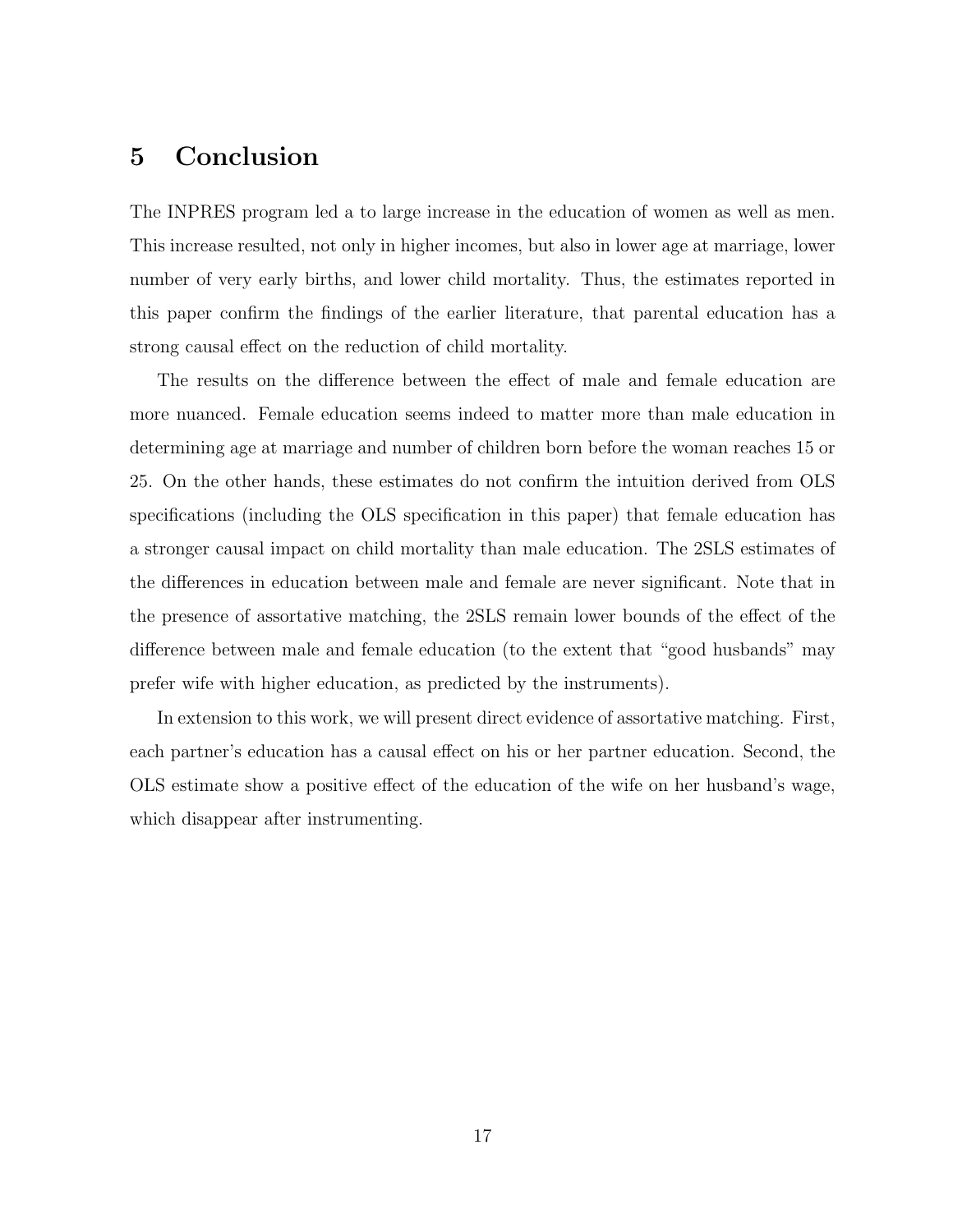#### References

- Bertrand, Marianne, Esther Duflo and Sendhil Mullainathan "How much Should we Trust Differences in Differences Estimates" March 2002 NBER Working paper No 8841.
- Behrman, Jere R. and Mark R. Rosenzweig "Does Increasing Women's Schooling Raise the Schooling of the Next Generation?", December 1999, Mimeo, University of Pennsylvania"
- Duflo, Esther. "Schooling and Labor Market Consequences of School Construction in Indonesia: Evidence from an Unusual Policy Experiment. American Economic Review, September 2001, 91 (4) pp. 795–813.
- Gertler, P. and J. Molyneaux "How economic development and family planning programs combined to reduce Indonesian fertility" Demography 1994 31-1:33-63.
- Heckman, James J. and Hotz, V. Joseph."Choosing Among Alternative Non Experimental Methods for Estimating the Impact of Social Programs: The Case of Manpower Training." Journal of the American Statistical Association, December 1989, 84 (408), pp. 862–874.
- Pitt M, M. Rosenzweig and D. Gibbons (1993) "The determinants and consequences of the placement of government programs in Indonesia" World Bank Economic Review 7:319-348.
- Rosenzweig, Mark R. and Wolpin, Kenneth I. "Migration Selectivity and the Effects of Public Programs." Journal of Public Economics, December 1988, 37 (3), pp. 265–289.
- Strauss, John and Thomas, Duncan. "Human Resources: Empirical Modeling of Household and Family Decisions," in Jere Behrman and T.N. Srinivasan, eds.,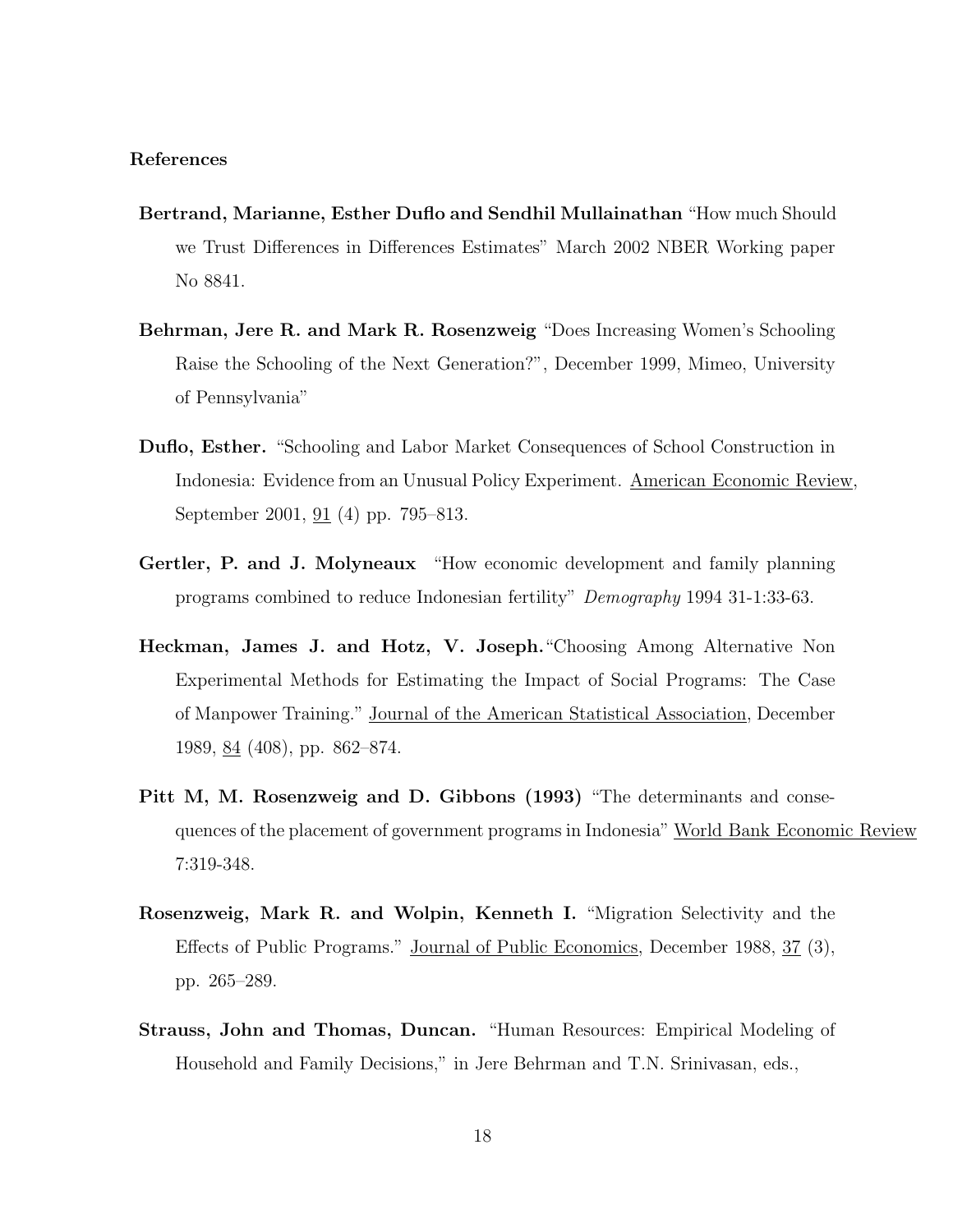Handbook of Development Economics. Amsterdam: North Holland, 1995, 3A (9), ch. 34, pp. 1885–2023.

World Bank. "Indonesia: Strategy for a Sustained Reduction in Poverty." Technical Report (Washington, DC), 1990.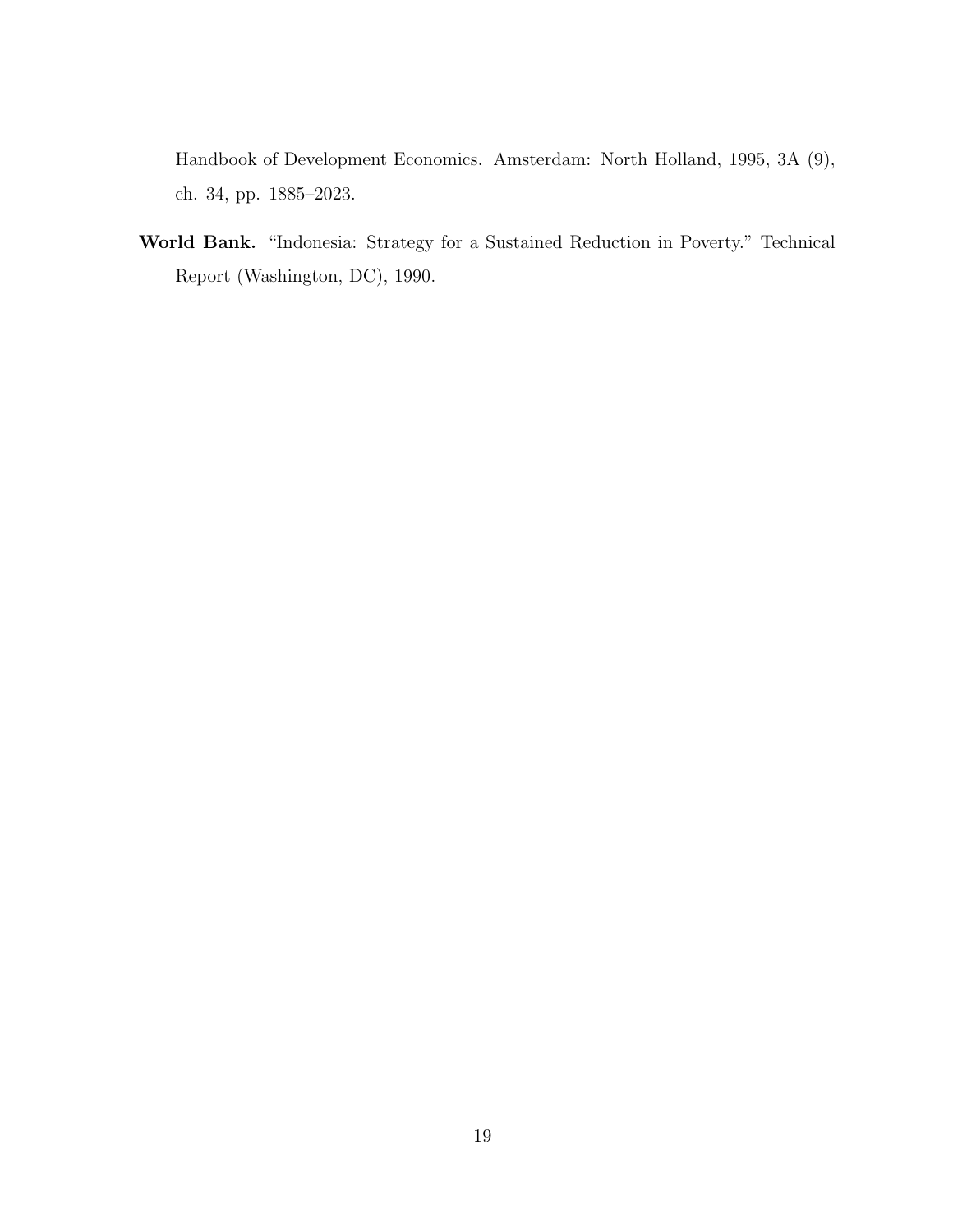

### **Figure 1: Coefficients of the interactions age in 1974\*program intensity in region of birth in the education equation of each member**

Coefficient on program intensity \* husband's age in 1974 dummies Coefficient on program intensity \* woman's age in 1974 dummies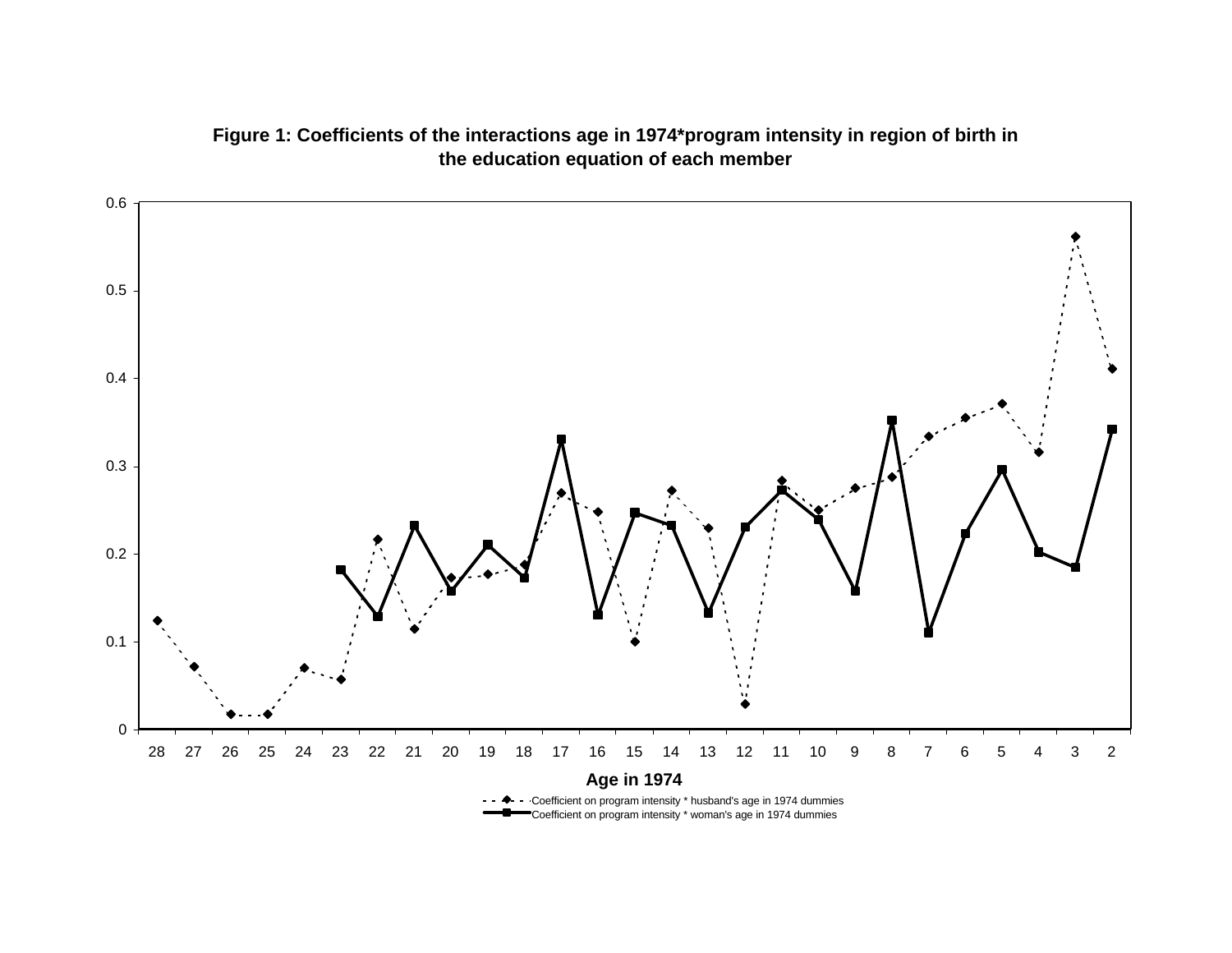### **Figure 2: Coefficients of the interactions age in 1974\*program intensity in region of birth in the average education equation**



Coefficient on program intensity \* husband's age in 1974 dummies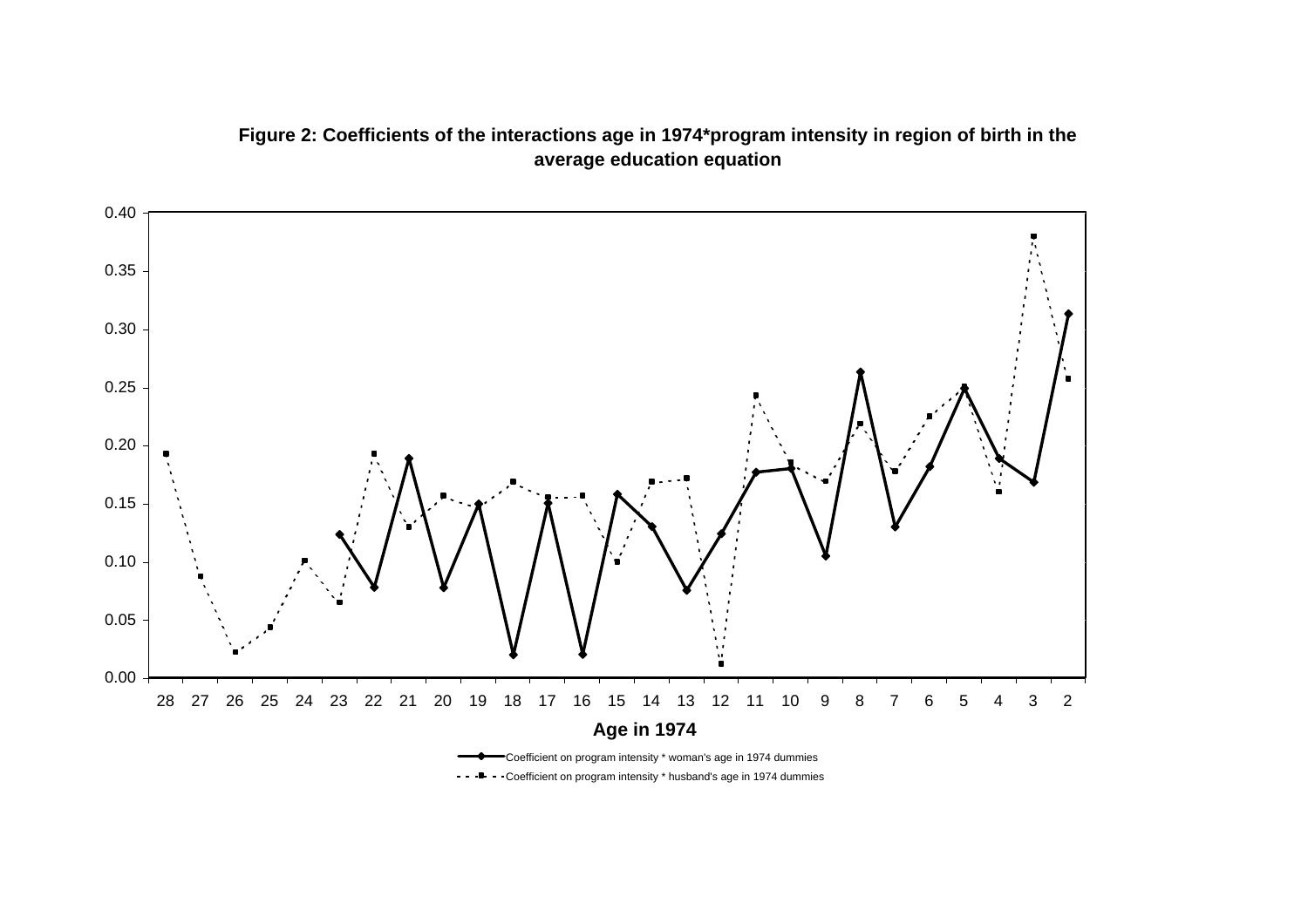| Variable:                                                           | Mean:   |
|---------------------------------------------------------------------|---------|
| Age of wife                                                         | 32.1    |
| Age of husband                                                      | 36.8    |
| Education:                                                          |         |
| Fraction of wives who completed primary school                      | 0.68    |
| Fraction of husbands who completed primary school                   | 0.76    |
| Years of education of wives                                         | 6.67    |
| Years of education of husbands                                      | 7.15    |
| Average years of education in the household                         | 6.91    |
| Difference in years of education of husband minus wife              | 0.48    |
| Marriage and fertility:                                             |         |
| Wife's age at first marriage                                        | 18.4    |
| Age at first birth                                                  | 20.8    |
| Number of children ever born                                        | 2.46    |
| Number of sons born                                                 | 1.50    |
| Number of daughters born                                            | 1.42    |
| Number of children born before woman's age 25                       | 1.37    |
| Child mortality:                                                    |         |
| Number of children who died                                         | 0.225   |
| Number of sons who died                                             | 0.156   |
| Number of daughters who died                                        | 0.130   |
| Number of children who died before 1 month                          | 0.075   |
| Number of sons who died before 1 month                              | 0.055   |
| Number of daughters who died before 1 month                         | 0.040   |
| Number of children who died before age 1                            | 0.158   |
| Number of sons who died before age 1                                | 0.112   |
| Number of daughters who died before age 1                           | 0.088   |
| Number of children who died before age 5                            | 0.210   |
| Number of sons who died before age 5                                | 0.145   |
| Number of daughters who died before age 5                           | 0.120   |
| Number of children who died before woman's age 25                   | 0.138   |
| Number of children who died before 1 month before<br>woman's age 25 | 0.052   |
| Number of children who died before age 1 before<br>woman's age 25   | 0.108   |
| Number of children who died before age 5 before woman's<br>age 25   | 0.136   |
| N                                                                   | 148,845 |
| N with children                                                     | 122,818 |
| N with sons                                                         | 98,953  |
| N with daughters                                                    | 96,391  |

#### **Table 1: Descriptive statistics**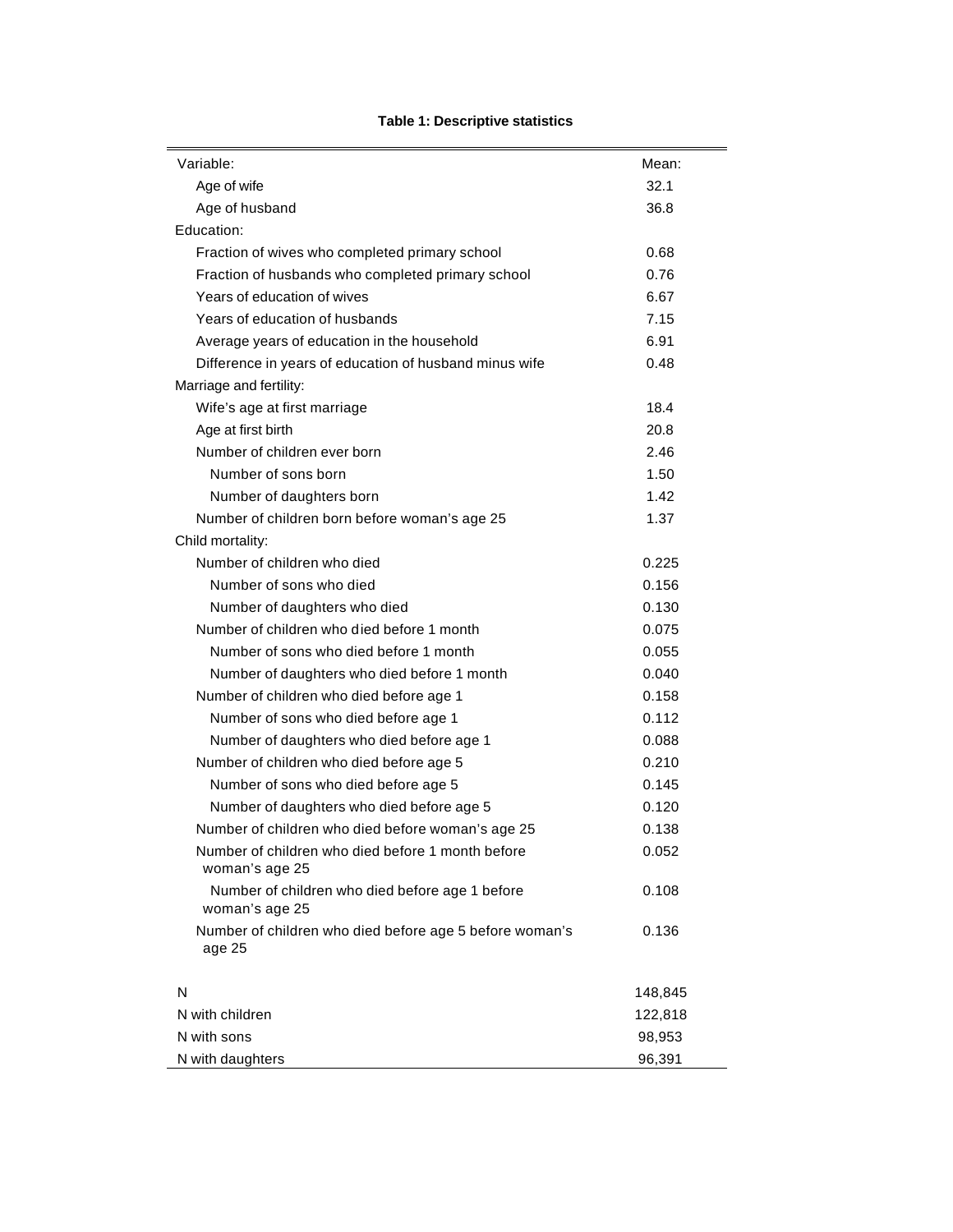Table 2: Effect of age difference on differences in years of education

|                     | Low program | High program | Difference |
|---------------------|-------------|--------------|------------|
| Husband not exposed | 0.0214      | 0.0031       | $-0.0182$  |
|                     | (0.0035)    | (0.0042)     | (0.0055)   |
| Husband exposed     | 0.0136      | 0.0095       | $-0.0041$  |
|                     | (0.0072)    | (0.0087)     | (0.0114)   |

Note: Each cell in columns (1) and (2) of the table present the coefficient of an OLS regression of the difference (husband's years of education-wife's years of education) on the difference (husband's age-wife's age). The third column is the difference between those coefficients.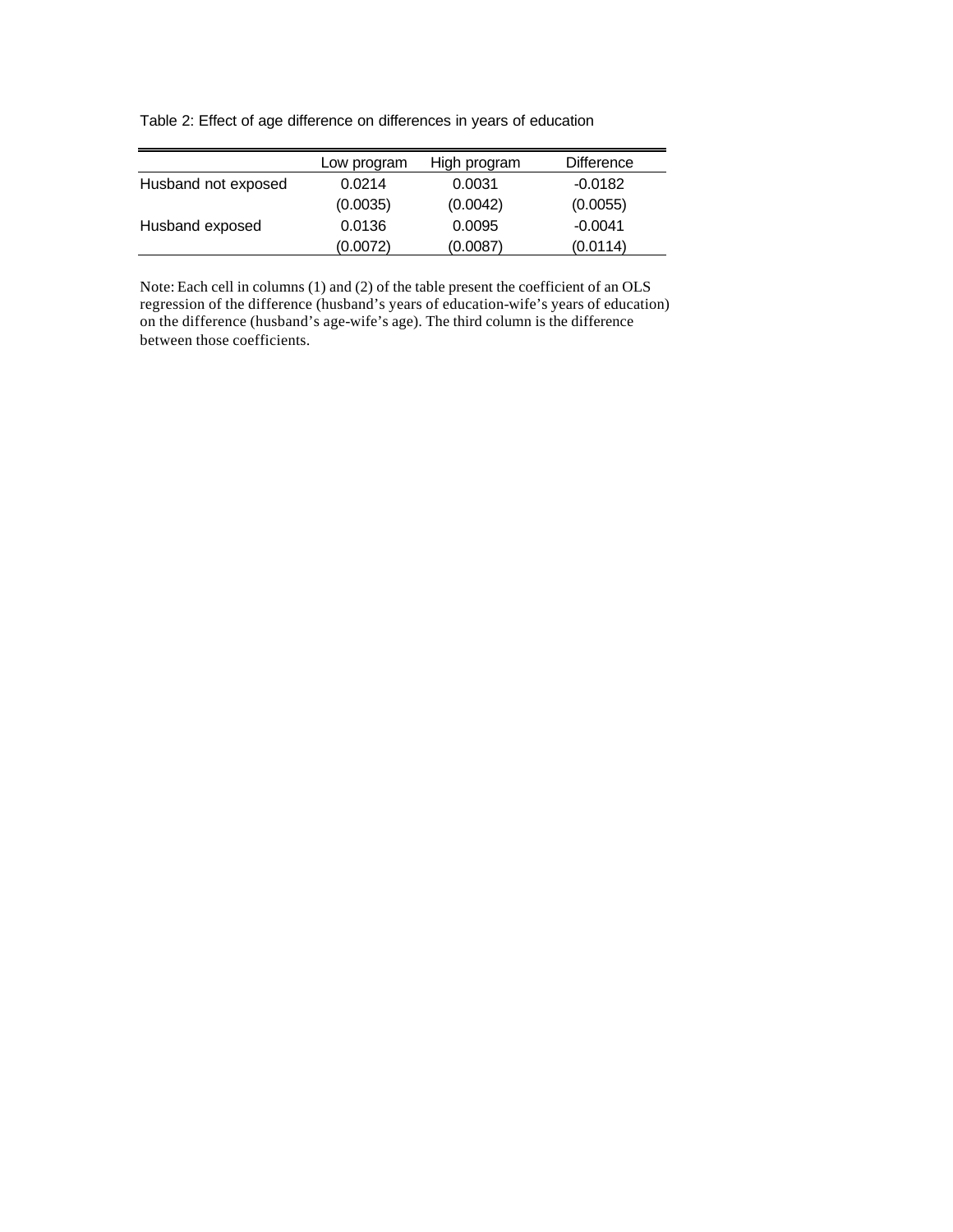|                                |          | Dependent variable:        |                  | Dependent variable:        | Dependent variable:              |           |  |
|--------------------------------|----------|----------------------------|------------------|----------------------------|----------------------------------|-----------|--|
|                                |          | average years of education |                  | average years of education | difference in years of education |           |  |
|                                |          |                            | (husband - wife) |                            |                                  |           |  |
|                                | (1)      | (2)                        | (3)              | (4)                        |                                  |           |  |
| Age difference * husband 2-12  |          |                            | $-0.0033$        | $-0.0077$                  | 0.0052                           | 0.0038    |  |
|                                |          |                            | (0.0107)         | (0.0106)                   | (0.0092)                         | (0.0091)  |  |
| Age difference * husband 12 or |          |                            | 0.0039           | 0.0041                     | $-0.0122$                        | $-0.0118$ |  |
| more*nin                       |          |                            | (0.0042)         | (0.0042)                   | (0.0041)                         | (0.0039)  |  |
| Woman's age in 1974*nin        |          |                            |                  |                            |                                  |           |  |
| 12                             | 0.0397   | 0.0388                     | 0.0362           | 0.0347                     | 0.0034                           | 0.0203    |  |
|                                | (0.0532) | (0.0552)                   | (0.0528)         | (0.0548)                   | (0.0460)                         | (0.0450)  |  |
| 11                             | 0.0920   | 0.0926                     | 0.0860           | 0.0848                     | 0.0345                           | 0.0449    |  |
|                                | (0.0469) | (0.0483)                   | (0.0474)         | (0.0489)                   | (0.0453)                         | (0.0424)  |  |
| 10                             | 0.0924   | 0.0990                     | 0.0852           | 0.0902                     | 0.0164                           | 0.0300    |  |
|                                | (0.0552) | (0.0561)                   | (0.0551)         | (0.0559)                   | (0.0655)                         | (0.0597)  |  |
| 9                              | 0.0224   | 0.0275                     | 0.0135           | 0.0168                     | 0.1028                           | 0.1123    |  |
|                                | (0.0496) | (0.0498)                   | (0.0517)         | (0.0513)                   | (0.0623)                         | (0.0549)  |  |
| 8                              | 0.1776   | 0.1952                     | 0.1690           | 0.1854                     | 0.0443                           | 0.0564    |  |
|                                | (0.0626) | (0.0588)                   | (0.0631)         | (0.0595)                   | (0.0522)                         | (0.0521)  |  |
| 7                              | 0.0420   | 0.0501                     | 0.0340           | 0.0420                     | 0.2022                           | 0.2172    |  |
|                                | (0.0570) | (0.0585)                   | (0.0573)         | (0.0584)                   | (0.0602)                         | (0.0556)  |  |
| 6                              | 0.0930   | 0.1254                     | 0.0851           | 0.1189                     | 0.1431                           | 0.1647    |  |
|                                | (0.0498) | (0.0457)                   | (0.0528)         | (0.0474)                   | (0.0652)                         | (0.0710)  |  |
| 5                              | 0.1601   | 0.1813                     | 0.1541           | 0.1778                     | 0.1051                           | 0.1275    |  |
|                                | (0.0549) | (0.0563)                   | (0.0572)         | (0.0575)                   | (0.0720)                         | (0.0745)  |  |
| 4                              | 0.0995   | 0.1151                     | 0.0940           | 0.1138                     | 0.1218                           | 0.1565    |  |
|                                | (0.0444) | (0.0469)                   | (0.0490)         | (0.0505)                   | (0.0638)                         | (0.0666)  |  |
| 3                              | 0.0790   | 0.1211                     | 0.0760           | 0.1235                     | 0.1613                           | 0.1917    |  |
|                                | (0.0627) | (0.0526)                   | (0.0683)         | (0.0560)                   | (0.0787)                         | (0.0832)  |  |
| $\mathbf{2}$                   | 0.2230   | 0.2594                     | 0.2207           | 0.2637                     | 0.1418                           | 0.1690    |  |
|                                | (0.0810) | (0.0670)                   | (0.0880)         | (0.0733)                   | (0.0835)                         | (0.0863)  |  |
| F-statistic                    | 2.09     | 2.37                       | 1.87             | 2.10                       | 1.78                             | 1.99      |  |

### **Table 3: First-stage coefficients on program intensity \* year of birth dummies**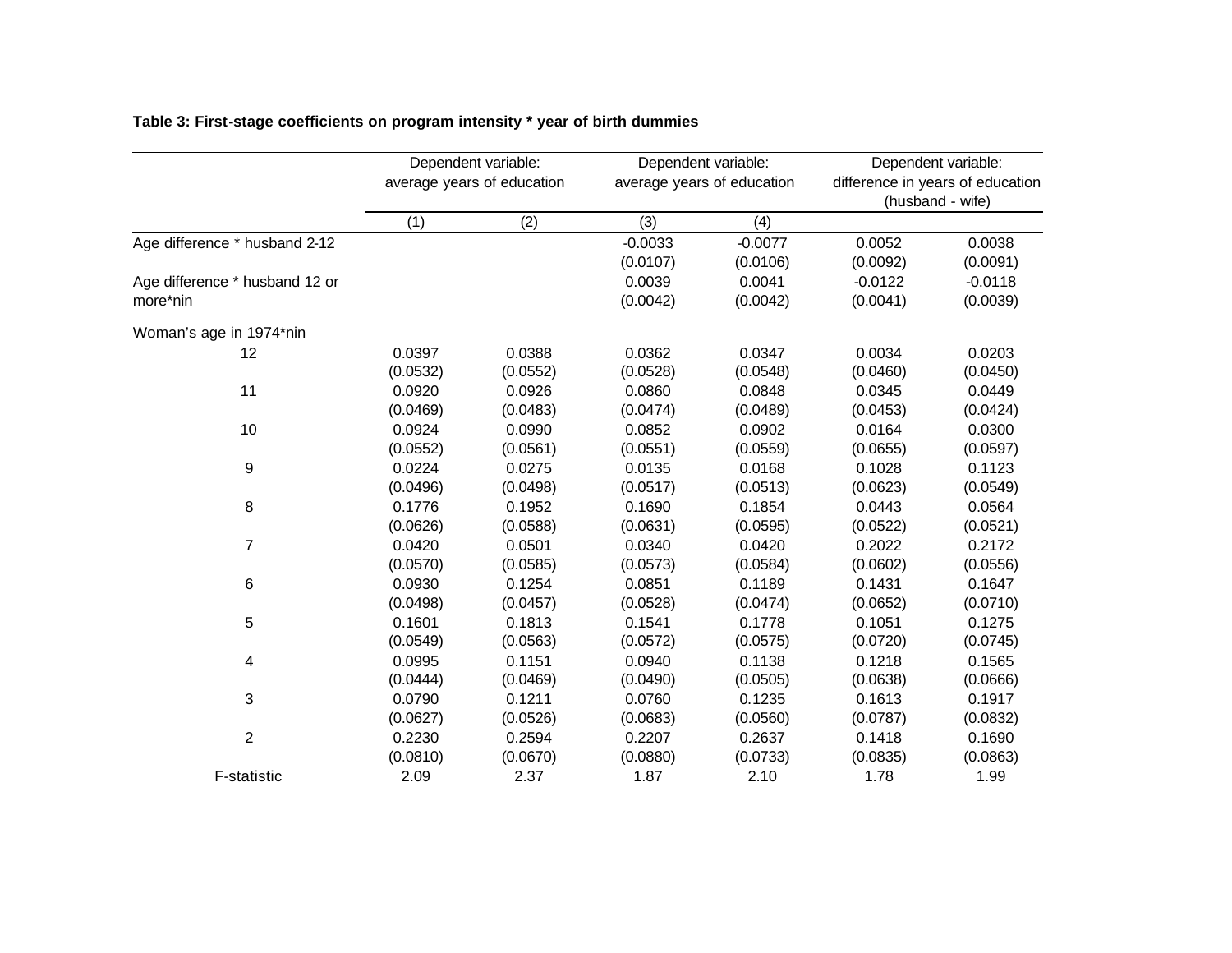| Husband's age in 1974*nin |           |           |           |           |           |           |
|---------------------------|-----------|-----------|-----------|-----------|-----------|-----------|
| 12                        | $-0.1244$ | $-0.1258$ | $-0.0873$ | $-0.0710$ | $-0.1775$ | $-0.1827$ |
|                           | (0.0766)  | (0.0749)  | (0.0867)  | (0.0870)  | (0.0742)  | (0.0660)  |
| 11                        | 0.1071    | 0.0961    | 0.1430    | 0.1472    | $-0.1698$ | $-0.1760$ |
|                           | (0.0600)  | (0.0605)  | (0.0777)  | (0.0790)  | (0.0649)  | (0.0614)  |
| 10                        | 0.0500    | 0.0401    | 0.0859    | 0.0913    | $-0.1699$ | $-0.1836$ |
|                           | (0.0616)  | (0.0607)  | (0.0779)  | (0.0758)  | (0.0698)  | (0.0632)  |
| 9                         | 0.0340    | 0.0142    | 0.0669    | 0.0592    | $-0.0851$ | $-0.0963$ |
|                           | (0.0613)  | (0.0597)  | (0.0655)  | (0.0652)  | (0.0667)  | (0.0607)  |
| 8                         | 0.0846    | 0.0593    | 0.1166    | 0.1031    | $-0.1348$ | $-0.1499$ |
|                           | (0.0562)  | (0.0603)  | (0.0633)  | (0.0665)  | (0.0704)  | (0.0686)  |
| $\overline{7}$            | 0.0426    | 0.0409    | 0.0730    | 0.0791    | $-0.0485$ | $-0.0670$ |
|                           | (0.0742)  | (0.0777)  | (0.0814)  | (0.0858)  | (0.0782)  | (0.0752)  |
| $\,6\,$                   | 0.0900    | 0.1055    | 0.1183    | 0.1390    | $-0.1000$ | $-0.1144$ |
|                           | (0.0713)  | (0.0756)  | (0.0819)  | (0.0850)  | (0.0755)  | (0.0731)  |
| 5                         | 0.1158    | 0.1102    | 0.1406    | 0.1369    | $-0.1096$ | $-0.1222$ |
|                           | (0.0829)  | (0.0902)  | (0.0898)  | (0.0969)  | (0.0907)  | (0.0926)  |
| 4                         | 0.0258    | 0.0123    | 0.0481    | 0.0338    | $-0.0819$ | $-0.1003$ |
|                           | (0.0901)  | (0.0914)  | (0.1010)  | (0.1024)  | (0.0896)  | (0.0900)  |
| 3                         | 0.2456    | 0.1889    | 0.2666    | 0.2055    | $-0.0493$ | $-0.0435$ |
|                           | (0.1499)  | (0.1483)  | (0.1610)  | (0.1595)  | (0.1504)  | (0.1539)  |
| $\overline{2}$            | 0.1223    | 0.2628    | 0.1396    | 0.2706    | $-0.1907$ | $-0.3072$ |
|                           | (0.1604)  | (0.1874)  | (0.1644)  | (0.1894)  | (0.1803)  | (0.2023)  |
| F-statistic               | 1.38      | 1.31      | 1.35      | 1.29      | 1.15      | 1.64      |
| F-stat for all instr.     | 2.29      | 2.27      | 2.13      | 2.10      | 1.86      | 1.89      |
| Control variables:        |           |           |           |           |           |           |
| Y.o.b.*enr. rate in 1971  | No        | Yes       | No        | Yes       | No        | Yes       |
| Adj. R-squared            | 0.36      | 0.36      | 0.36      | 0.36      | 0.22      | 0.22      |
| Observations              | 81,549    | 81,023    | 81,549    | 81,023    | 81,549    | 81,023    |

Notes: All specification include region of birth and year of birth dummies, difference in age between husband and woman interacted with husband being age 2-12 years in 1974, year of birth interacted with number of children in the region of birth in 1971, and interactions of dummy for whether husband is missing with woman's age and with woman's province of birth.

Standard errors are adjusted for clustering on region of birth of wife and husband and year of birth of wife and husband.

The number of observations is the number of cells

The F-statistics test the hypothesis that the interaction coefficients are jointly zero.

For women, the control group are women aged 13-24 in 1974. For men, the control group are men aged 13-29 in 1974.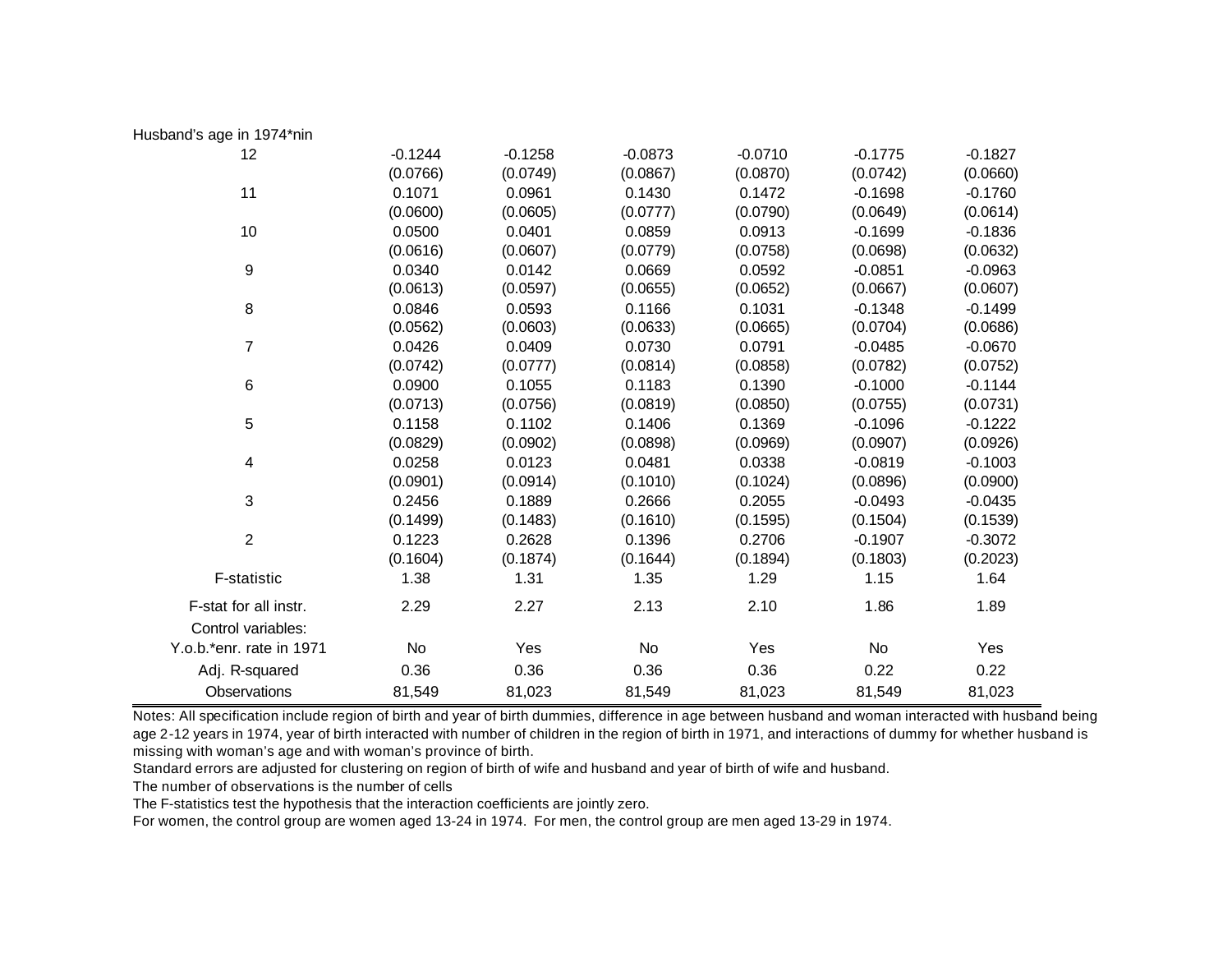|                               | Dependent variable:      | Dependent variable:      | Dependent variable:     | Dependent variable:          |
|-------------------------------|--------------------------|--------------------------|-------------------------|------------------------------|
|                               | total number of children | total number of children | number of children that | number of children that died |
|                               |                          | before woman's age 25    | died                    | before woman's age 25        |
|                               | (1)                      | (2)                      | (3)                     | (4)                          |
| F-statistic for nin * woman's | 0.74                     | 0.75                     | 2.07                    | 2.10                         |
| age 2-12                      | $(p=0.695)$              | $(p=0.687)$              | $(p=0.022)$             | $(p=0.021)$                  |
| F-statistic for nin *         | 0.85                     | 1.26                     | 0.66                    | 0.81                         |
| husband's age 2-12            | $(p=0.592)$              | $(p=0.247)$              | $(p=0.773)$             | $(p=0.630)$                  |
| F-statistic for nin * woman's | 1.29                     | 1.47                     | 1.16                    | 0.90                         |
| age 13-23                     | $(p=0.232)$              | $(p=0.141)$              | $(p=0.318)$             | $(p=0.544)$                  |
| F-statistic for nin *         | 1.49                     | 1.85                     | 0.90                    | 0.97                         |
| husband's age 13-28           | (0.103)                  | $(p=0.025)$              | $(p=0.574)$             | $(p=0.491)$                  |
| Control variables:            |                          |                          |                         |                              |
| Y.o.b.*enr. rate in 1971      | No                       | <b>No</b>                | No                      | No                           |
| Adj. R-squared                | 0.56                     | 0.31                     | 0.13                    | 0.07                         |
| <b>Observations</b>           | 81,549                   | 81,549                   | 77,203                  | 77,203                       |

#### **Table 4: Unrestricted reduced form coefficients on program intensity \* year of birth dummies**

Notes: All specification include region of birth and year of birth dummies, difference in age between husband and woman interacted with husband being age 2-12 years in 1974, year of birth interacted with number of children in the region of birth in 1971, and interactions of dummy for whether husband is missing with woman's age and with woman's province of birth.

Standard errors are adjusted for clustering on region of birth of wife and husband and year of birth of wife and husband.

The number of observations reported is the number of cells (defined by husband's region of birth, wife's region of birth, husband's year of birth, wife's year of birth) The F-statistics test the hypothesis that the interaction coefficients are jointly zero.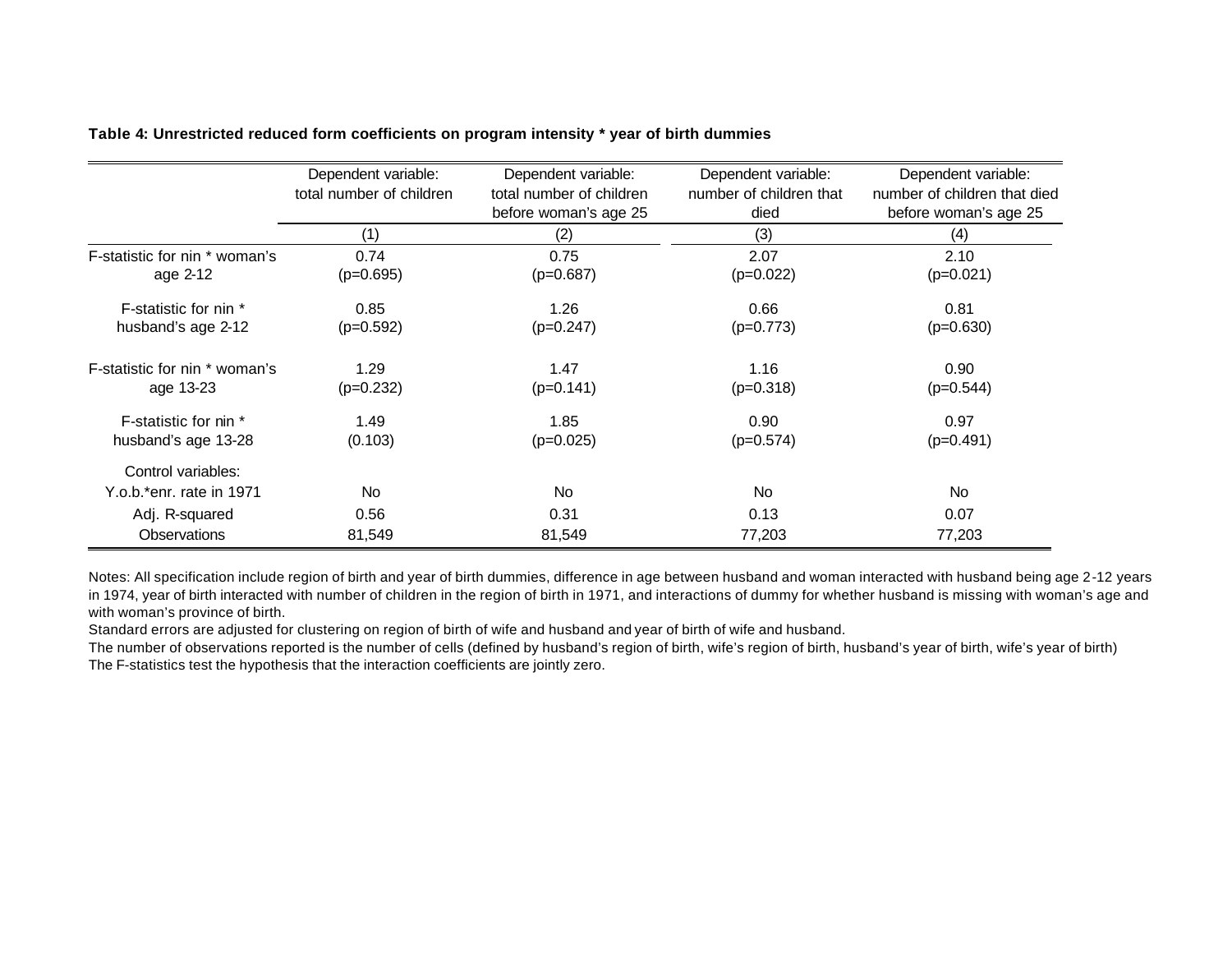|                                             | Dependent variable:<br>total number of children |                     | Dependent variable:<br>total number of children<br>before woman's age 25 |                     | Dependent variable:<br>number of children that |                      | Dependent variable:<br>number of children that died |                     |
|---------------------------------------------|-------------------------------------------------|---------------------|--------------------------------------------------------------------------|---------------------|------------------------------------------------|----------------------|-----------------------------------------------------|---------------------|
|                                             | (1)                                             | (2)                 | (3)                                                                      | (4)                 | died<br>(5)<br>(6)                             |                      | before woman's age 25<br>(7)<br>(8)                 |                     |
| F-statistic for nin *                       | 0.94                                            | 0.86                | 0.79                                                                     | 1.06                | 2.23                                           | 2.69                 | 2.02                                                | 2.05                |
| woman's age 2-12                            | $(p=0.506)$                                     | $(p=0.575)$         | $(p=0.650)$                                                              | $(p=0.392)$         | $(p=0.013)$                                    | $(p=0.0027)$         | $(p=0.027)$                                         | $(p=0.024)$         |
| F-statistic for nin *<br>husband's age 2-12 | 0.80<br>$(p=0.644)$                             | 0.74<br>$(p=0.703)$ | 1.16<br>$(p=0.314)$                                                      | 1.05<br>$(p=0.401)$ | 0.64<br>$(p=0.796)$                            | 0.90<br>$(p=0.542)$  | 0.81<br>$(p=0.626)$                                 | 1.00<br>$(p=0.444)$ |
| F-stat for all 22<br>instruments            | 1.01<br>$(p=0.447)$                             | 0.97<br>$(p=0.501)$ | 1.25<br>$(p=0.207)$                                                      | 1.26<br>$(p=0.195)$ | 1.36<br>$(p=0.134)$                            | 2.00<br>$(p=0.0059)$ | 1.40<br>$(p=0.114)$                                 | 1.53<br>$(p=0.062)$ |
| Control variables:                          |                                                 |                     |                                                                          |                     |                                                |                      |                                                     |                     |
| Y.o.b.*enr. rate in 1971                    | No.                                             | Yes                 | N <sub>o</sub>                                                           | <b>Yes</b>          | No.                                            | Yes                  | No.                                                 | <b>Yes</b>          |
| Adj. R-squared                              | 0.56                                            | 0.56                | 0.31                                                                     | 0.31                | 0.13                                           | 0.13                 | 0.07                                                | 0.07                |
| <b>Observations</b>                         | 81,549                                          | 81,023              | 81,549                                                                   | 81,023              | 77,203                                         | 76,713               | 77,203                                              | 76,713              |

#### **Table 5A: Restricted reduced form coefficients on program intensity \* year of birth dummies**

Notes: All specification include region of birth and year of birth dummies, difference in age between husband and woman interacted with husband being age 2-12 years in 1974, year of birth interacted with number of children in the region of birth in 1971, and interactions of dummy for whether husband is missing with woman's age and with woman's province of birth.

Standard errors are adjusted for clustering on region of birth of wife and husband and year of birth of wife and husband.

The F-statistics test the hypothesis that the interaction coefficients are jointly zero.

For women, the control group are women aged 13-24 in 1974. For men, the control group are men aged 13-29 in 1974.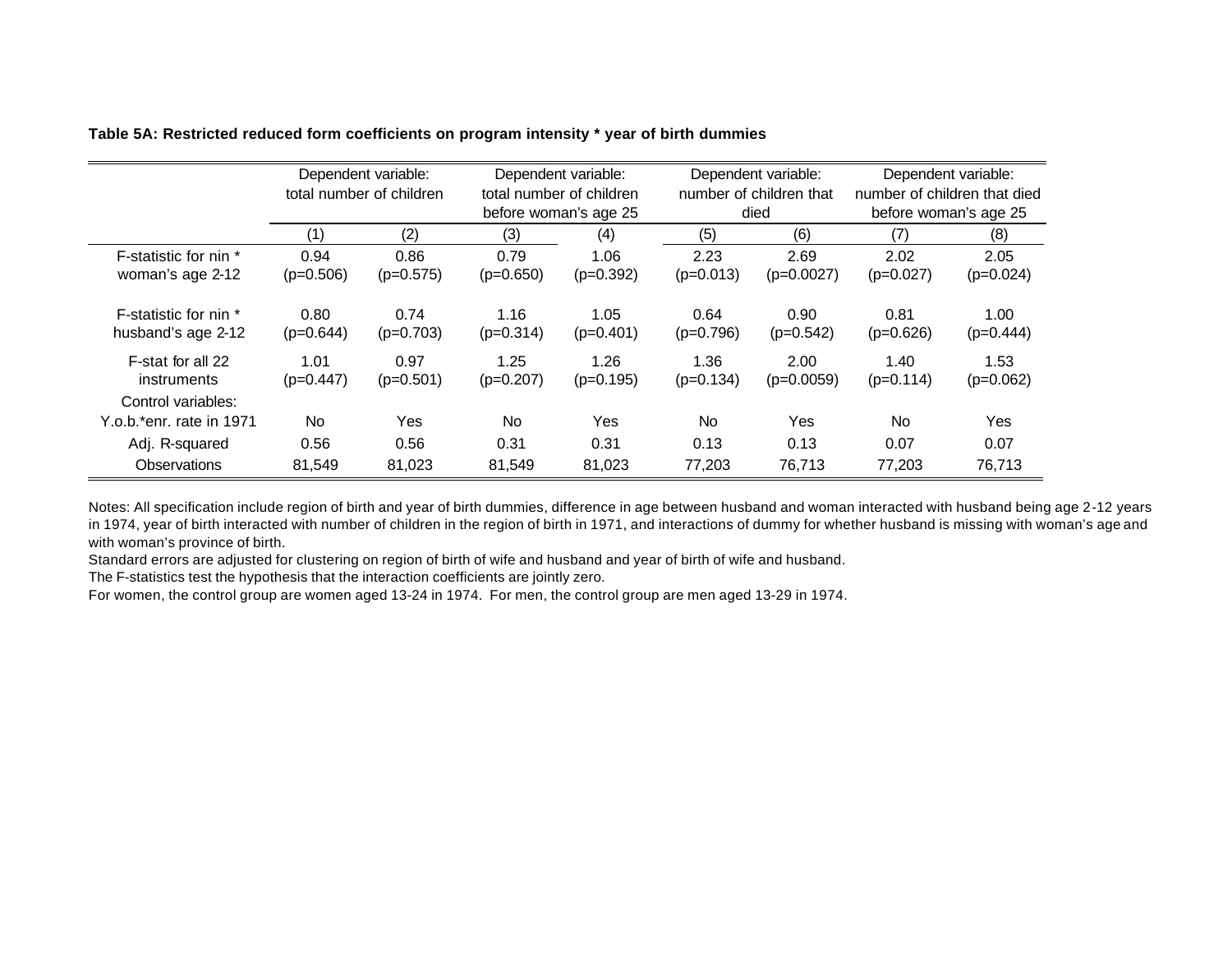|                          | Dependent variable:      |             |             | Dependent variable:      |             | Dependent variable:     |             | Dependent variable:          |  |
|--------------------------|--------------------------|-------------|-------------|--------------------------|-------------|-------------------------|-------------|------------------------------|--|
|                          | total number of children |             |             | total number of children |             | number of children that |             | number of children that died |  |
|                          |                          |             |             | before woman's age 25    |             | died                    |             | before woman's age 25        |  |
|                          | (1)                      | (2)         | (3)         | (4)                      | (5)         | (6)                     | (7)         | (8)                          |  |
| Age difference * husband | 0.0004                   | 0.0012      | $0.0064**$  | $0.0075***$              | 0.0001      | 0.0010                  | 0.0012      | 0.0016                       |  |
| $2 - 12 * \text{nin}$    | (0.0042)                 | (0.0042)    | (0.0028)    | (0.0029)                 | (0.0015)    | (0.0015)                | (0.0010)    | (0.0010)                     |  |
| Age difference * husband | $-0.0041*$               | $-0.0041*$  | $-0.0026*$  | $-0.0025$                | $-0.0009$   | $-0.0010$               | 0.0002      | 0.0002                       |  |
| 13-28 * nin              | (0.0024)                 | (0.0024)    | (0.0016)    | (0.0016)                 | (0.0006)    | (0.0007)                | (0.0005)    | (0.0005)                     |  |
| F-statistic for nin *    | 0.73                     | 0.73        | 0.95        | 1.46                     | 2.03        | 2.30                    | 1.83        | 1.83                         |  |
| woman's age 2-12         | $(p=0.711)$              | $(p=0.705)$ | $(p=0.493)$ | $(p=0.145)$              | $(p=0.026)$ | $(p=0.011)$             | $(p=0.049)$ | $(p=0.049)$                  |  |
| F-statistic for nin *    | 0.84                     | 0.80        | 1.65        | 1.50                     | 0.71        | 0.98                    | 0.69        | 0.93                         |  |
| husband's age 2-12       | $(p=0.603)$              | $(p=0.640)$ | $(p=0.084)$ | $(p=0.130)$              | $(p=0.724)$ | $(p=0.469)$             | $(p=0.745)$ | $(p=0.512)$                  |  |
| F-stat for all 22        | 0.94                     | 0.86        | 1.63        | 1.70                     | 1.34        | 2.02                    | 1.29        | 1.55                         |  |
| instruments              | $(p=0.549)$              | $(p=0.650)$ | $(p=0.040)$ | $(p=0.028)$              | $(p=0.143)$ | $(p=0.0052)$            | $(p=0.178)$ | $(p=0.058)$                  |  |
| F-stat for all 24        | 1.03                     | 1.00        | 1.68        | 1.85                     | 1.30        | 1.90                    | 1.52        | 1.72                         |  |
| instruments              | $(p=0.426)$              | $(p=0.469)$ | $(p=0.026)$ | $(p=0.011)$              | $(p=0.163)$ | $(p=0.0079)$            | $(p=0.060)$ | $(p=0.021)$                  |  |
| Control variables:       |                          |             |             |                          |             |                         |             |                              |  |
| Y.o.b.*enr. rate in 1971 | No.                      | <b>Yes</b>  | No.         | <b>Yes</b>               | No.         | <b>Yes</b>              | No.         | <b>Yes</b>                   |  |
| Adj. R-squared           | 0.56                     | 0.56        | 0.31        | 0.31                     | 0.13        | 0.13                    | 0.07        | 0.07                         |  |
| Observations             | 81,549                   | 81,023      | 81,549      | 81,023                   | 77,203      | 76,713                  | 77,203      | 76,713                       |  |

**Table 5B: Restricted reduced form coefficients on program intensity \* year of birth dummies**

Notes: All specification include region of birth and year of birth dummies, difference in age between husband and woman interacted with husband being age 2-12 years in 1974, year of birth interacted with number of children in the region of birth in 1971, and interactions of dummy for whether husband is missing with woman's age and with woman's province of birth.

Standard errors are adjusted for clustering on region of birth of wife and husband and year of birth of wife and husband.

The F-statistics test the hypothesis that the interaction coefficients are jointly zero.

For women, the control group are women aged 13-24 in 1974. For men, the control group are men aged 13-29 in 1974.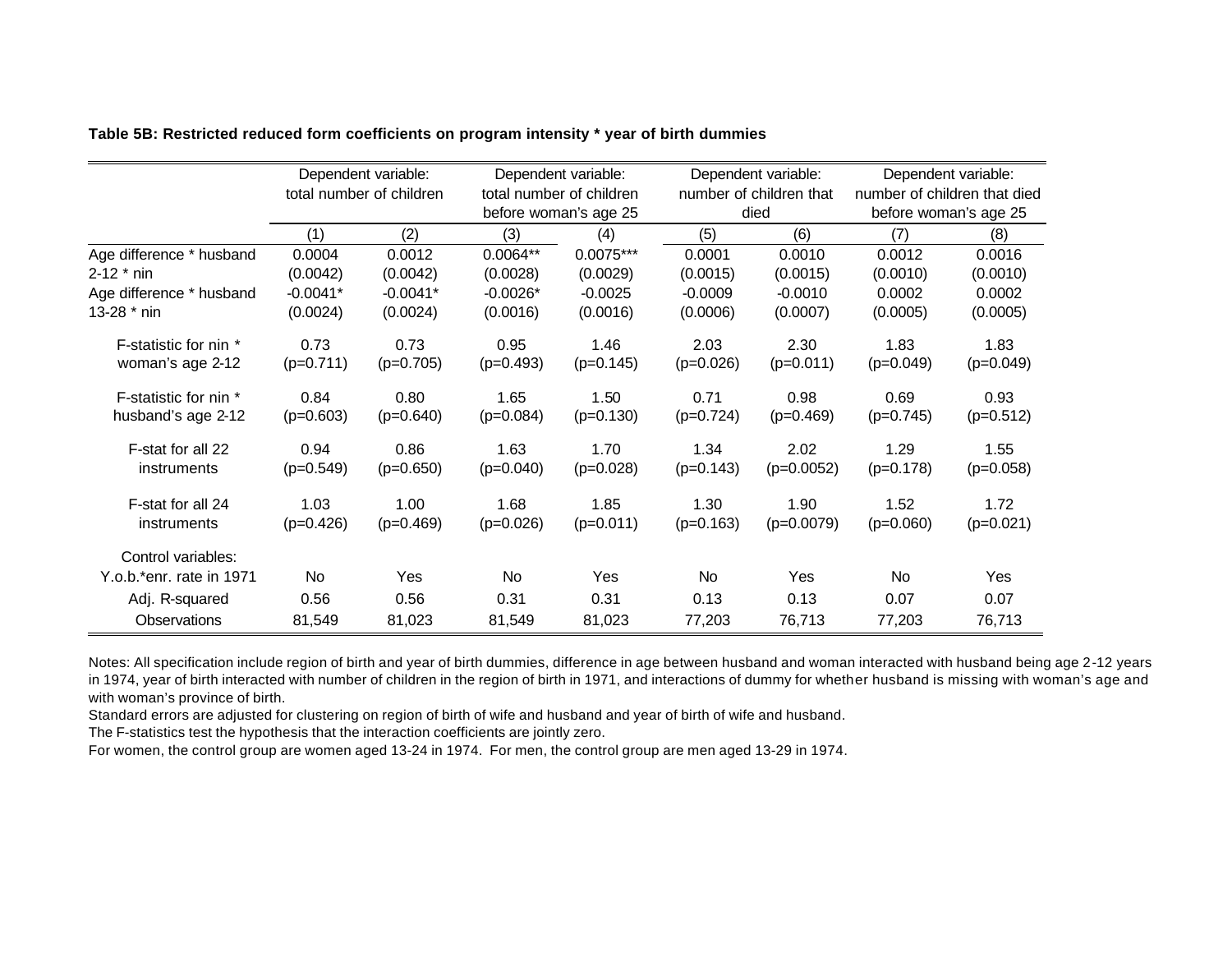|                                                             |                                                                                   | <b>OLS</b>               | <b>OLS</b>                                      | 2SLS                   | 2SLS                                          | 2SLS                  | 2SLS                                             |
|-------------------------------------------------------------|-----------------------------------------------------------------------------------|--------------------------|-------------------------------------------------|------------------------|-----------------------------------------------|-----------------------|--------------------------------------------------|
| Dependent<br>variable:                                      | Endogenous<br>regressors:                                                         | (1)                      | (2)                                             | (3)                    | (4)                                           | (5)                   | (6)                                              |
| Woman's age at<br>first marriage                            | Average years of<br>education<br>Difference in years of<br>education (husb.-wife) | $0.331***$<br>(0.008)    | $0.382***$<br>(0.008)<br>$-0.113***$<br>(0.005) | 0.080<br>(0.225)       | $0.385**$<br>(0.174)<br>$-0.356$<br>(0.217)   | 0.094<br>(0.196)      | $0.402**$<br>(0.156)<br>$-0.266$<br>(0.187)      |
| Observations                                                |                                                                                   | 77,203                   | 77,203                                          | 77,203                 | 77,203                                        | 76,713                | 76,713                                           |
| Probability that<br>woman has a<br>husband in the<br>sample | Average years of<br>education<br>Difference in years of<br>education (husb.-wife) | $-0.00005$<br>(0.00007)  | $-0.00005$<br>(0.00007)<br>0.00010<br>(0.00006) | 0.0004<br>(0.0004)     | 0.0044<br>(0.0032)<br>$-0.0069$<br>(0.0046)   | 0.0004<br>(0.0004)    | 0.0046<br>(0.0033)<br>$-0.0065$<br>(0.0045)      |
| Number of children<br>ever born                             | Average years of<br>education<br>Difference in years of<br>education (husb.-wife) | $-0.087***$<br>(0.004)   | $-0.088***$<br>(0.004)<br>$0.028***$<br>(0.002) | $-0.094$<br>(0.121)    | $-0.129$<br>(0.107)<br>0.094<br>(0.118)       | $-0.100$<br>(0.116)   | $-0.134$<br>(0.100)<br>0.081<br>(0.110)          |
| Number of children<br>born before age 15                    | Average years of<br>education<br>Difference in years of<br>education (husb.-wife) | $-0.0030***$<br>(0.0002) | $-0.0031***$<br>(0.0002)<br>0.0002<br>(0.0002)  | $-0.0078*$<br>(0.0044) | $-0.0101**$<br>(0.0051)<br>0.0093<br>(0.0062) | $-0.0063$<br>(0.0043) | $-0.0095**$<br>(0.0049)<br>$0.0110*$<br>(0.0063) |
| Number of children<br>born before age 25                    | Average years of<br>education<br>Difference in years of<br>education (husb.-wife) | $-0.083***$<br>(0.003)   | $-0.083***$<br>(0.003)<br>$0.029***$<br>(0.002) | 0.007<br>(0.074)       | $-0.037$<br>(0.059)<br>$0.135*$<br>(0.074)    | 0.003<br>(0.064)      | $-0.046$<br>(0.051)<br>$0.122*$<br>(0.068)       |
| Control variables:<br>Y.o.b.*enr. rate in 1971              |                                                                                   | <b>No</b>                | No                                              | No                     | <b>No</b>                                     | Yes                   | Yes                                              |
| Observations                                                |                                                                                   | 81,549                   | 81,549                                          | 81,549                 | 81,549                                        | 81,023                | 81,023                                           |

**Table 6: OLS and 2SLS results for fertility, using program intensity \* age in 74 dummies as instruments for average years of education of woman and husband, and for difference (husband - woman) in years of education**

Notes: All specification include region of birth of wife and husband, and year of birth of wife and husband dummies, and year of birth of wife and husband interacted with number of children in the region of birth in 1971.

Standard errors are adjusted for clustering on region of birth of wife.

\* denotes significance at 10%, \*\* denotes significance at 5%, \*\*\* denotes significance at 1%